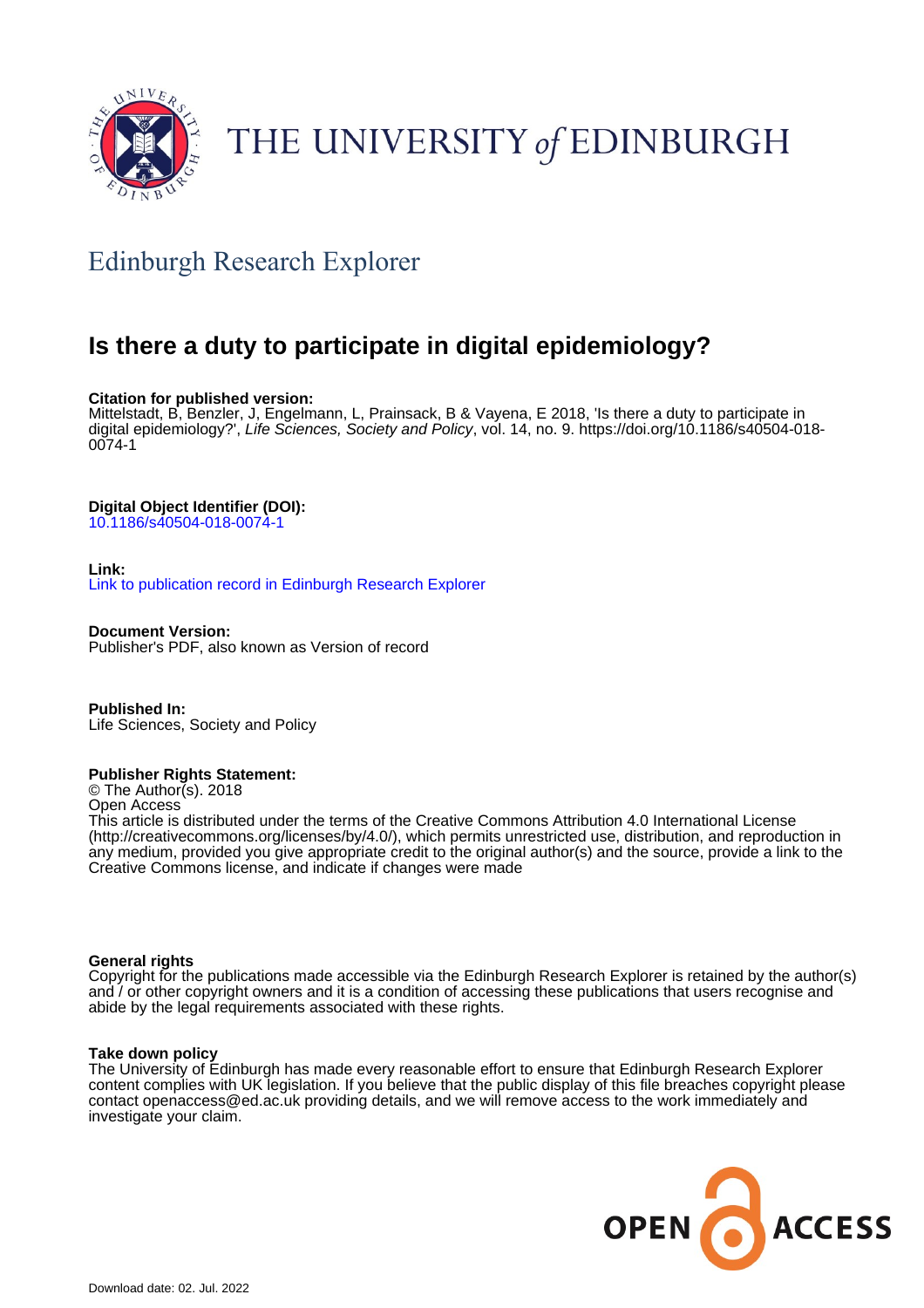## **RESEARCH RESEARCH CONSUMING ACCESS**

# Is there a duty to participate in digital epidemiology?

CrossMark

Brent Mittelstadt<sup>1\*</sup>®[,](http://orcid.org/0000-0002-4709-6404) Justus Benzler<sup>2</sup>, Lukas Engelmann<sup>3</sup>, Barbara Prainsack<sup>4,5</sup> and Effy Vayena<sup>6</sup>

\* Correspondence: [brent.mittelstadt@oii.ox.ac.uk](mailto:brent.mittelstadt@oii.ox.ac.uk) <sup>1</sup>Oxford Internet Institute, University of Oxford, 1 St. Giles, Oxford OX1 3JS, UK Full list of author information is available at the end of the article

## Abstract

This paper poses the question of whether people have a duty to participate in digital epidemiology. While an implied duty to participate has been argued for in relation to biomedical research in general, digital epidemiology involves processing of nonmedical, granular and proprietary data types that pose different risks to participants. We first describe traditional justifications for epidemiology that imply a duty to participate for the general public, which take account of the immediacy and plausibility of threats, and the identifiability of data. We then consider how these justifications translate to digital epidemiology, understood as an evolution of traditional epidemiology that includes personal and proprietary digital data alongside formal medical datasets. We consider the risks imposed by re-purposing such data for digital epidemiology and propose eight justificatory conditions that should be met in justifying a duty to participate for specific digital epidemiological studies. The conditions are then applied to three hypothetical cases involving usage of social media data for epidemiological purposes. We conclude with a list of questions to be considered in public negotiations of digital epidemiology, including the application of a duty to participate to third-party data controllers, and the important distinction between moral and legal obligations to participate in research.

## Introduction

In 2001, Ruth Chadwick and Kåre Berg asked whether a duty exists for the public to contribute samples and data to genetic databases. At that time, large-scale genetic databases that could be linked and mined were a relatively new development; they promised to generate powerful insights into links between health, treatment and genetics. At the same time they posed privacy risks and challenged existing models of informed consent. This was the case because "biobanks" used new ways of linking and mining data, and the very format of a bioresource escaped the assumptions of traditional research ethics where there was a specific group of patients affected and a clearly bounded intervention (Metcalf [2017](#page-23-0)). While some see the biobank bubble as having burst (Chalmers et al. [2016](#page-22-0)), a similar push for 'Big Data' is now underway in epidemiology. These promises and challenges are being pushed a step further: the proliferation of personal, digital data, so the argument goes, has created new opportunities for epidemiological research and public health interventions. Similar to what Chadwick and Berg argued in relation to genetic databases in the early 2000s, existing ethical frameworks may be insufficient to make



© The Author(s). 2018 Open Access This article is distributed under the terms of the Creative Commons Attribution 4.0 International License [\(http://creativecommons.org/licenses/by/4.0/](http://creativecommons.org/licenses/by/4.0/)), which permits unrestricted use, distribution, and reproduction in any medium, provided you give appropriate credit to the original author(s) and the source, provide a link to the Creative Commons license, and indicate if changes were made.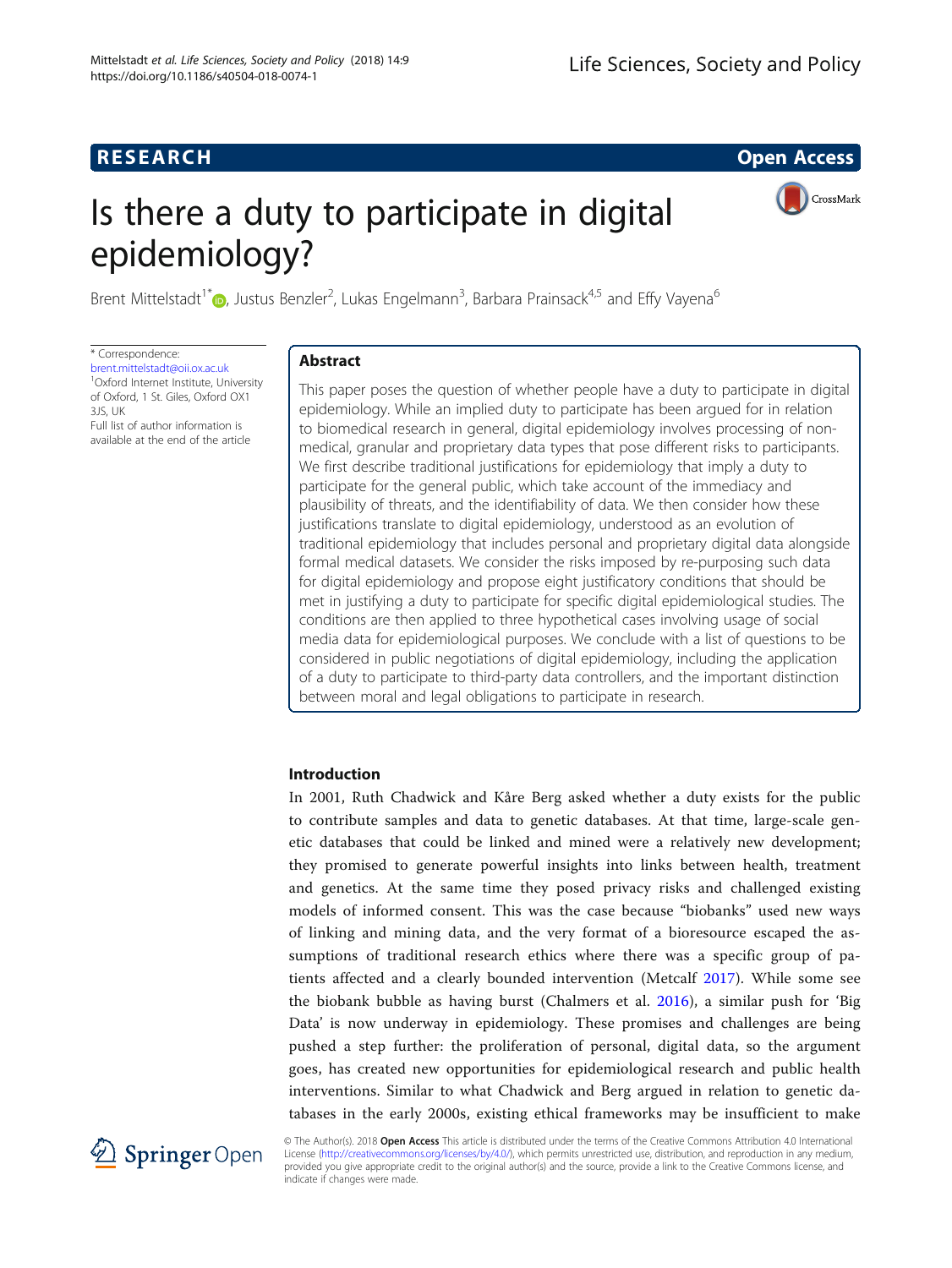sense of the ethical challenges posed by exploitation of digital, social data in epidemiology—what we refer to as 'digital epidemiology' (DE).

Epidemiologists have long enjoyed privileged access to some of the data generated by medical institutions. Diagnostic records, laboratory results and administrative datasets have been available alongside other auxiliary datasets (e.g. postal codes, demographics, population density). Public data are routinely shared to aid in surveillance, in particular to detect and contain disease outbreaks. Often these data are anonymised, or used in aggregated form and thus do not legally require the consent of individuals. In the case of infectious diseases, consent is often not required even when personal data are used in identified or identifiable form; the public interest in containing the spread of the disease is considered to outweigh personal interests in privacy or autonomy that would otherwise be protected by consent mechanisms (Lee et al., [2012\)](#page-23-0). Traditionally, epidemiological research and surveillance programmes have faced many challenges, including for example slow or inadequate reporting in the case of disease epidemiology, or insufficient research programmes for pharmacovigilance (Ness et al. [2009](#page-23-0)).

Emerging digital data sources change the landscape in several respects. An unprecedented amount of data that can potentially provide insight into the health of individuals and populations is now available. Technologically, it has become much easier to aggregate and use datasets within a wide range of domains and sources including public archives, personal communication devices, and internet platforms (Salathé et al. [2012\)](#page-23-0). New types of digital data generated by the interactions with networked devices and platforms can prove valuable for epidemiological purposes. In sum, going even beyond what Jacob Metcalf and others calls the characteristics of "pervasive data" - namely that not only research participants are at risk, but also people downstream who had nothing to do with the data collection; that there is no clearly bounded intervention; that the datasets themselves can be changing very rapidly; and that technology, not methodology, often determines what is done (Metcalf [2017;](#page-23-0) see also PERVADE Project, [2017\)](#page-23-0) - digital epidemiology has a number of features that set it apart from biomedical research in the paper age.

This situation presents opportunities but also difficulties for epidemiology. The comprehensiveness of disease data collected from conventional sources is undermined when patients bypass formal health institutions at which diagnostic data has traditionally been collected (Prainsack [2017\)](#page-23-0). People with symptoms who used to see a doctor (and thus found their way into the formal health system and through that also into formal health datasets) might instead increasingly consult online medical advice (Bovi [2003](#page-22-0); Fox [2003](#page-23-0); Thompson and Black [2010](#page-24-0); Lupton [2013\)](#page-23-0). Similarly, samples that used to be collected by medical staff and sent to an accredited lab for testing might now be sent directly to a lab chosen by the affected person (who would not even count as patient sensu stricto any more).<sup>1</sup> Similar evidence of people bypassing established institutions can already be found in the context of research, seen for example in the rise of 'participant-led research', or informal research studies led by users of medical websites and patient portals (e.g. PatientsLikeMe), often using selfreported or self-collected data.

Thus, new digital data sources challenge the implied social contract between health systems, patients and epidemiologists undertaking research and disease surveillance. These sources require new contracts between data generators (often the data subject herself), data controllers and data processors regarding their contribution to the public good that has traditionally been achieved through epidemiology. Accepted principles of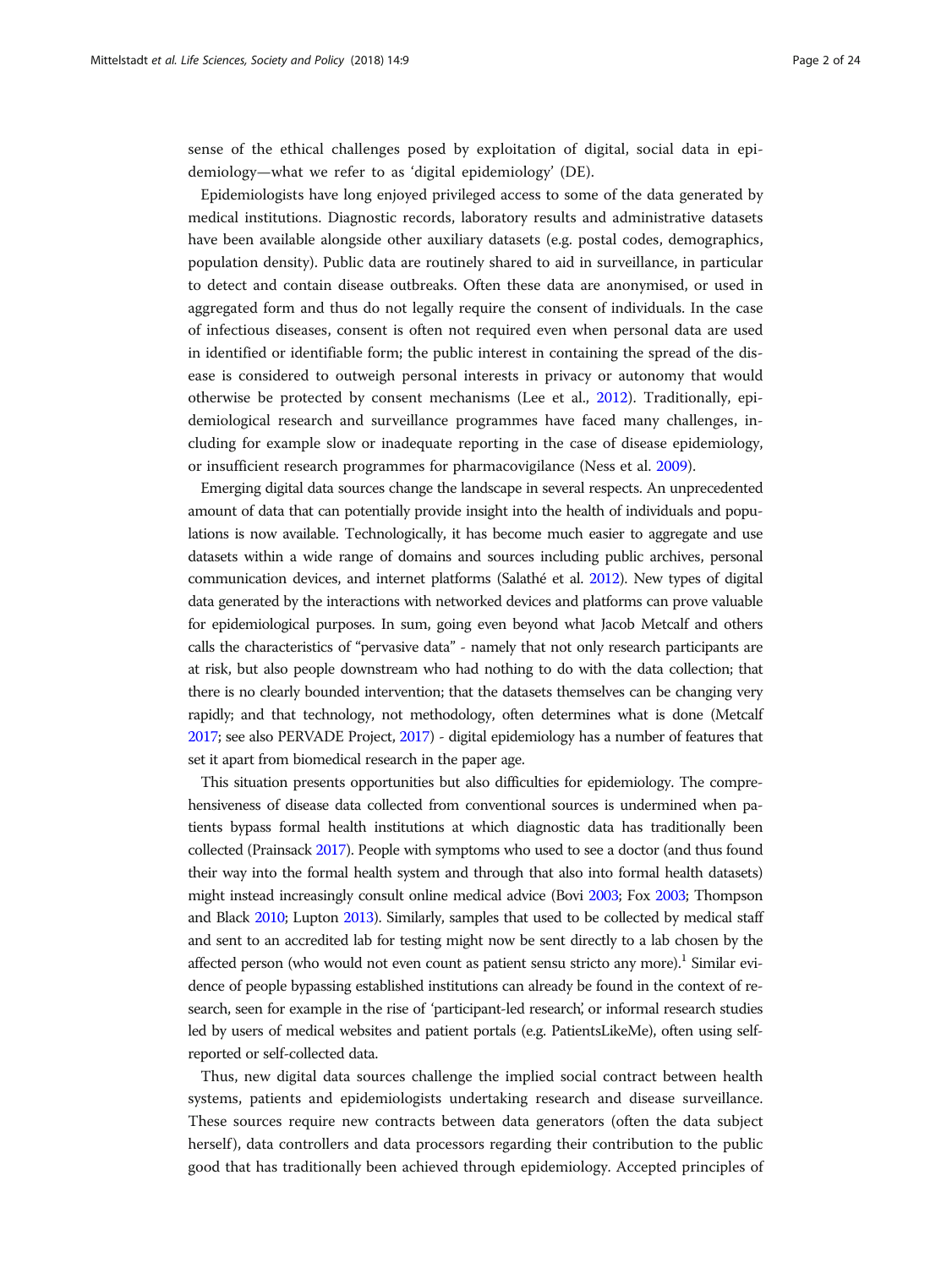<span id="page-3-0"></span>biomedical ethics, such as informed consent granted by individuals for well-defined, specific purposes, may prove inadequate to govern access to the 'data exhaust' inadvertently created through interactions with online platforms (Vayena et al., [2015a](#page-24-0), [b;](#page-24-0) Evans [2016](#page-23-0); Prainsack & Buyx [2016](#page-23-0)).

In response to the challenges posed by emerging digital sources of health-related data, in this paper we consider whether individuals have a duty to participate in digital epidemiology, or epidemiological programmes involving individual-level data generated through online activity rather than interactions with the formal health sector. We understand the term 'participate' in a twofold manner (see Table 1): first, allowing existing personal digital data or information to be used for epidemiological research; and second, in terms of actively producing personal digital data or information where none is available. We examine the extent to which the implicit duty in traditional epidemiology that grants access to clinical and laboratory data should be extended to these new types of digital data. We consider in detail how such a duty would manifest in particular for users of social media platforms.

The paper is structured as follows. In A duty to participate in epidemiology section we describe digital epidemiology as an evolution of traditional epidemiology that includes personal and proprietary digital data alongside formal medical datasets, and consider the risks imposed by re-purposing such data for DE. [Balancing public and individual interests](#page-6-0) and [A](#page-9-0) [duty to share vs. a duty to create data](#page-9-0) sections then consider traditional justifications for epidemiology that imply a duty to participate for the general public, which take account of the immediacy and plausibility of threats (see: Table [2\)](#page-4-0), and the identifiability of data to be processed, before distinguishing between a duty to share and duty to create. [Duty to partici](#page-10-0)[pate in digital epidemiology](#page-10-0) section then considers the case of social media data in digital epidemiology, and assesses how the duty to participate in epidemiology is transformed by online social data. [Criteria to assess a possible duty to participate in digital epidemiology](#page-12-0) section proposes initial justificatory conditions for a duty for data subjects to participate in DE in the context of social media. [An example: digital epidemiology with social media](#page-15-0) section demonstrates how these these conditions can be applied in practice by analysing three sample cases of social media data used for digital epidemiology. Finally, [Conclusion](#page-18-0) section concludes with open questions to be considered in the public negotiation of future DE.

### A duty to participate in epidemiology

The relationship between patients, medical professionals and the medical research community, including public health professionals, is a longstanding topic of interest in biomedical ethics (Childress et al. [2002](#page-22-0)). Medical professionals and researchers have long required privileged access to the bodies, samples and data of patients in order to learn their craft and advance medical knowledge (Pellegrino and Thomasma [1993\)](#page-23-0). Negotiation and justification of this access is a longstanding issue in biomedical ethics, varying according to the purpose, aims, type of data or information involved, and the relative risks and benefits.

Table 1 Types of duties to participate

| Participation Type 1: Duty to share existing data                  | Participation Type 2: Duty to create new data                     |
|--------------------------------------------------------------------|-------------------------------------------------------------------|
| Allowing existing digital data or information to be<br>used for DE | Actively producing personal digital data or<br>information for DF |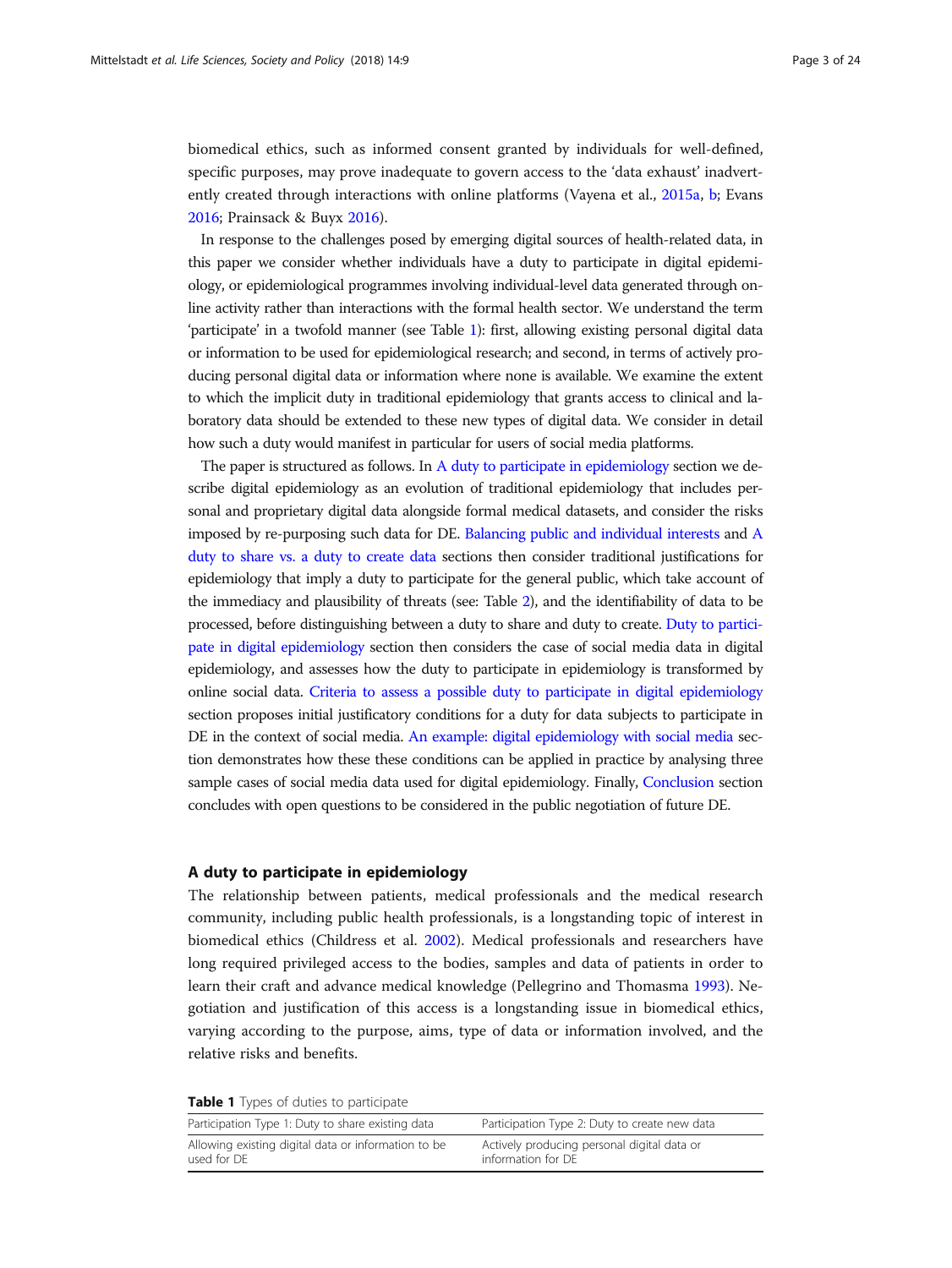| TICALITTING CONCENTRATION OF CABLING PCTSONAL GALA AND INTONINGUON ATC CONCENTRAT |                 |                    |  |
|-----------------------------------------------------------------------------------|-----------------|--------------------|--|
|                                                                                   | Imminent threat | Future opportunity |  |
| Plausible benefits                                                                | Strong duty     | Medium duty        |  |
| Implausible benefits                                                              | Medium duty     | Weak duty          |  |

<span id="page-4-0"></span>Table 2 Relative strength of the duty to participate in epidemiological research based on public health interests (insofar as existing personal data and information are concerned)

Informed consent is a core requirement of contemporary medical research ethics (General Medical Council [2008\)](#page-23-0). Consent normally must be sought from patients prior to research studies involving access to their bodies, samples or data. Patients must be given information about the scope and purpose of data collection or access, its risks and benefits, and make an informed decision. However, access to a patient's body, samples and data is in some cases achieved without informed consent, for example when consent is infeasible or impossible to attain, or when the link between the patient and sample or data has been broken (e.g. via de-identification or anonymisation), or when alternative compelling interests or justification can be given for performing the research without consent (e.g. provision of care, legal grounds; see below). Access in these cases is of course not granted by default; rather, valuable public or scientific interests must be demonstrated.

Access is not a one-way street, wherein patients charitably grant access to their bodies and data for the sole benefit of medical professionals and researchers. Rather, patients contribute to the advancement of medical and public health knowledge, and thus help improve the care they receive. This means that researchers must be faithful to the goal of creating public benefits, and demonstrate that they do this. On the side of patients, the emphasis on public interests has led some authors to argue for the existence of an implicit moral duty for individuals to participate in biomedical research by offering their time, bodies or data. $<sup>2</sup>$  In effect, a duty to participate recognises that certain</sup> public interests can, in specific well-justified cases, override the interests of individuals normally protected by informed consent.

A number of justifications can be advanced for a moral duty for patients to contribute to biomedical research. A *beneficence* argument connects the duty to participate to the individual's capacity to prevent harm to others by contributing to medical knowledge. Beneficence-based duties can, however, quickly create overly demanding obligations for individuals, wherein individuals are expected to contribute time, resources, and accept significant risks for the sake of others (Schaefer et al., [2009\)](#page-23-0). Going further, a free-riding argument suggests that individuals who refuse to participate are not 'doing their share' to contribute to a shared good; the individual enjoys medical knowledge 'for free', without making an in-kind contribution. As Schaefer et al. ([2009](#page-23-0)) point out, "a free-rider obligation requires relief for people currently contributing"; the individual's failure to participate is problematic in that it is unfair to others currently contributing to the shared good.

A public goods argument considers medical knowledge to be a public good, or one that is non-rivalrous and non-exclusive, and cannot reasonably be denied to someone requesting it. No direct incentive exist for a particular individual to contribute to medical knowledge (other than helping others or contributing to the public good), insofar as one's benefit from it does not depend upon one's in-kind contribution. Reflecting this, obligations are often prescribed by a society for individuals or organisations to maintain a public good, for instance through taxation. If the knowledge derived from biomedical research is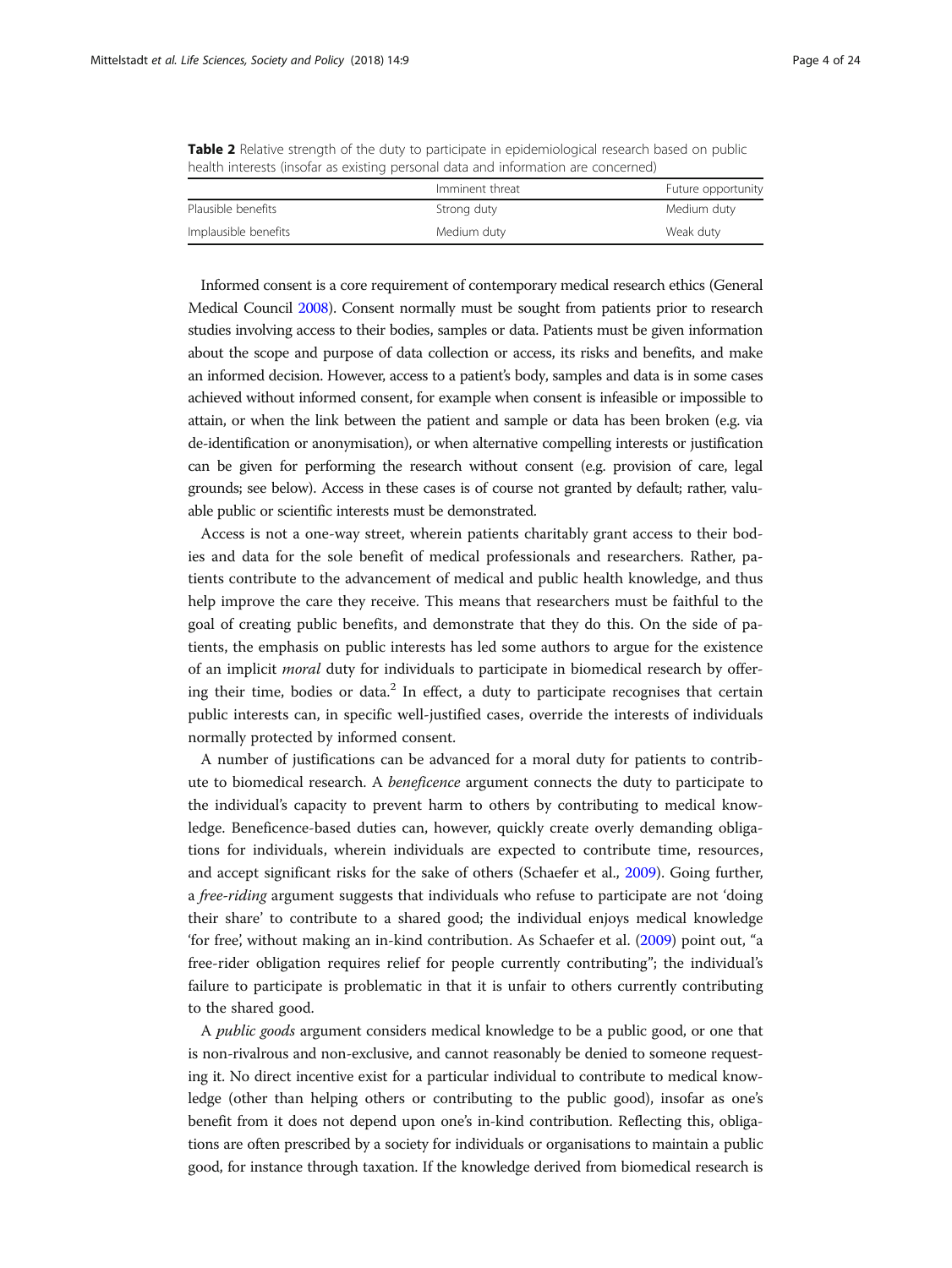treated as a public good, individuals can be compelled to participate in research due to its benefits for society and future patients (Schaefer et al., [2009](#page-23-0)). A related argument is based on the principle of solidarity. Chadwick & Berg [\(2001](#page-22-0)) argue that a "duty to facilitate research progress and to provide knowledge that could be crucial to the health of others" emerges out of the principle of solidarity. Often, research conducted without informed consent is restricted if it will "not directly benefit those participating." Chadwick and Berg's solidarity approach in contrast argues that societal or public benefit is sufficient to justify a duty to participate. This is not to say that the interests of individuals - symbolised by consent requirements - must be overridden, but rather that individuals can simultaneously have an interest in solidarity with others which justifies research independently of consent.3 This stands in contrast to Prainsack & Buyx' work on solidarity, who argue that although policies can (and often should) highlight the public benefits created by biomedical research (if it does create them), no legal or moral duty to participate in biomedical research can be inferred from the fact that it does produce public benefits (Prainsack & Buyx [2013,](#page-23-0) [2016\)](#page-23-0).

As these arguments aim at demonstrating, reasons can be advanced for a *moral* duty to participate in biomedical research. However, under existing data protection and human rights law, members of the public do not have an explicit *legal* duty to participate in biomedical research. At most, an implicit duty to participate can be observed in a limited set of cases in which the interests of individual patients protected by consent and data protection provisions are routinely overridden for public benefit.

Here, we are interested in the existence of a moral duty to participate in public health and epidemiological research in particular. In this context, many legal systems provide that secondary analyses of medical and relevant publicly available datasets can be undertaken without explicit and specific consent from patients. Three cases stand out.

In the first, pressing and serious public health interests render the compromise of patient interests proportionate (Lee et al., [2012](#page-23-0)), for instance the outbreak of an epidemic which poses a substantial public health risk. Public health is concerned with the well-being of populations (Childress et al. [2002](#page-22-0)). In public health surveillance, individual interests in privacy and autonomy are often overridden on the basis that individual data subjects benefit directly from treatments or controls on the spread of a disease, or indirectly from the scientific knowledge generated. Undertaking public health action without consent implies a hierarchy between public and individual interests. When there is a serious threat to population health—such as in light of a possible pandemic—public health measures infringe on individual rights and interests for the sake of collective interests, i.e. the health of a population.

The second case is that data are de-identified prior to being re-purposed for research. Many risks to participants in secondary analyses stem from the identifiability of data. Four types of data can be distinguished according to identifiability, the sharing of which requires increasingly strong public health interests:

• Anonymised data – Tracking of identifiable individuals is impossible. Identifiers have been permanently and irreversibly removed, or were never attached to the data.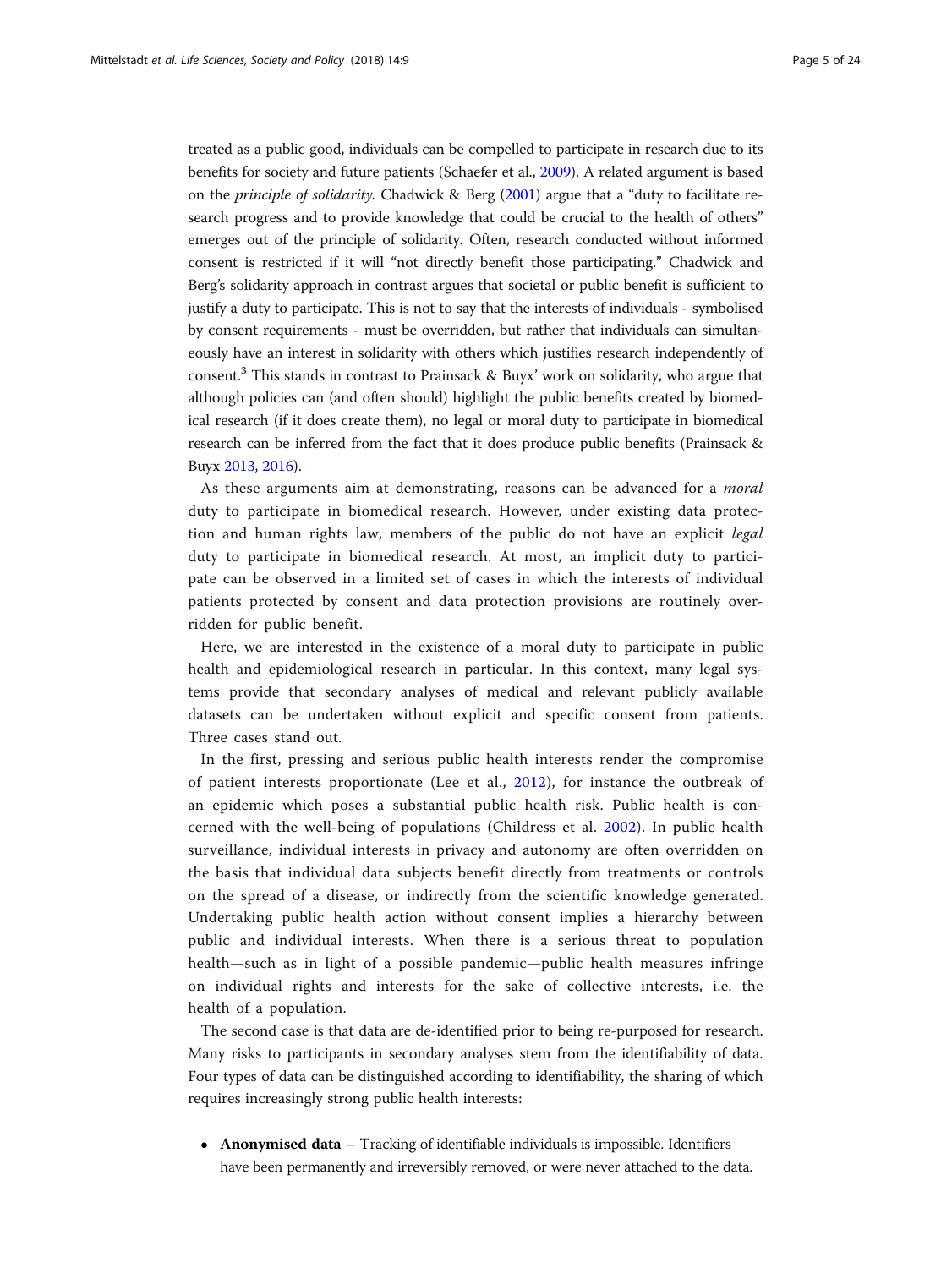- <span id="page-6-0"></span>• Potentially de-anonymisable data - Due to number of variables contained (e.g. age, geographic location etc.), re-identification may be possible through reverse engineering.
- Pseudonymised data A key linking the data to an identifiable individual exists, which poses a further risk beyond re-identification through reverse engineering.
- Identifiable data Linked to a unique identified individual.

De-identification is generally taken to lower the risks to participants (Ohm [2010;](#page-23-0) Kaplan [2014\)](#page-23-0). However, in the era of digital data that can be linked and integrated more easily than previously, it has been argued that all data are potentially identifiable (Ohm [2010](#page-23-0)). Research with de-identified data can also pose risks to groups and populations, such as patient cohorts or profile groups (Hildebrandt [2012;](#page-23-0) Floridi [2016](#page-23-0); Mittelstadt et al. [2016](#page-23-0)).

Given data subjects' interests in autonomy and privacy (e.g. controlling data about oneself) , the identifiability of data to be shared for an epidemiological study affects the relative risks faced by the participant. The potential risks for participants are relatively few if the data provided are collected anonymously in the first place, and do not allow for inference of identity.

However, the data needed for the public health purposes often cannot be anonymous to achieve the intended purpose. Often, data from different sources need to be linked. If the link between them is the individual (which is often the case), then the data need to be sufficiently identifiable to allow for records from different sources to be linked; pseudonymised data are required at a minimum for such linkages. Other times, the individual needs to be identifiable to those who work with the data, for instance to allow for further communication of findings or follow-up data collection. Moreover, as outlined above, even if data use in DE does not negatively affect the data subjects of the original data collected, the use of predictive analytics or profiling further downstream could affect the privacy of other people (e.g. if inferences about specific characteristics are made on the basis of other characteristics that people are not aware of, or may not have agreed to share; see Mittelstadt [2017](#page-23-0)).

A third case involves sharing of identifiable data without consent when overriding public health interests exist. Recognising the demand for identifiable data in public health research, data protection legislation in many countries already allows identifiable data to be used for public health purposes without the consent of the data subject (Gostin LO, Sapsin JW, Teret SP, et al., [2002\)](#page-23-0). In Europe, the Data Protection Directive (which is still in force but set to be replaced by the General Data Protection Regulation in May 2018) allows Member States to authorise sharing of identifiable and sensitive categories of data where important overriding public (health) interests exist (comparable provisions exist in the General Data Protection Regulation). As with the other cases, determining when public health interests are sufficiently strong to override individuals' interests normally protected by consent requires case-specific assessment.

#### Balancing public and individual interests

Regardless of the prevailing justification for a study or intervention in which individual consent is not sought and a duty of participation is implied, researchers and public health authorities do not have *carte blanche* to compromise individual interests where they conflict with public health and wellbeing. Instead they must balance public and individual interests.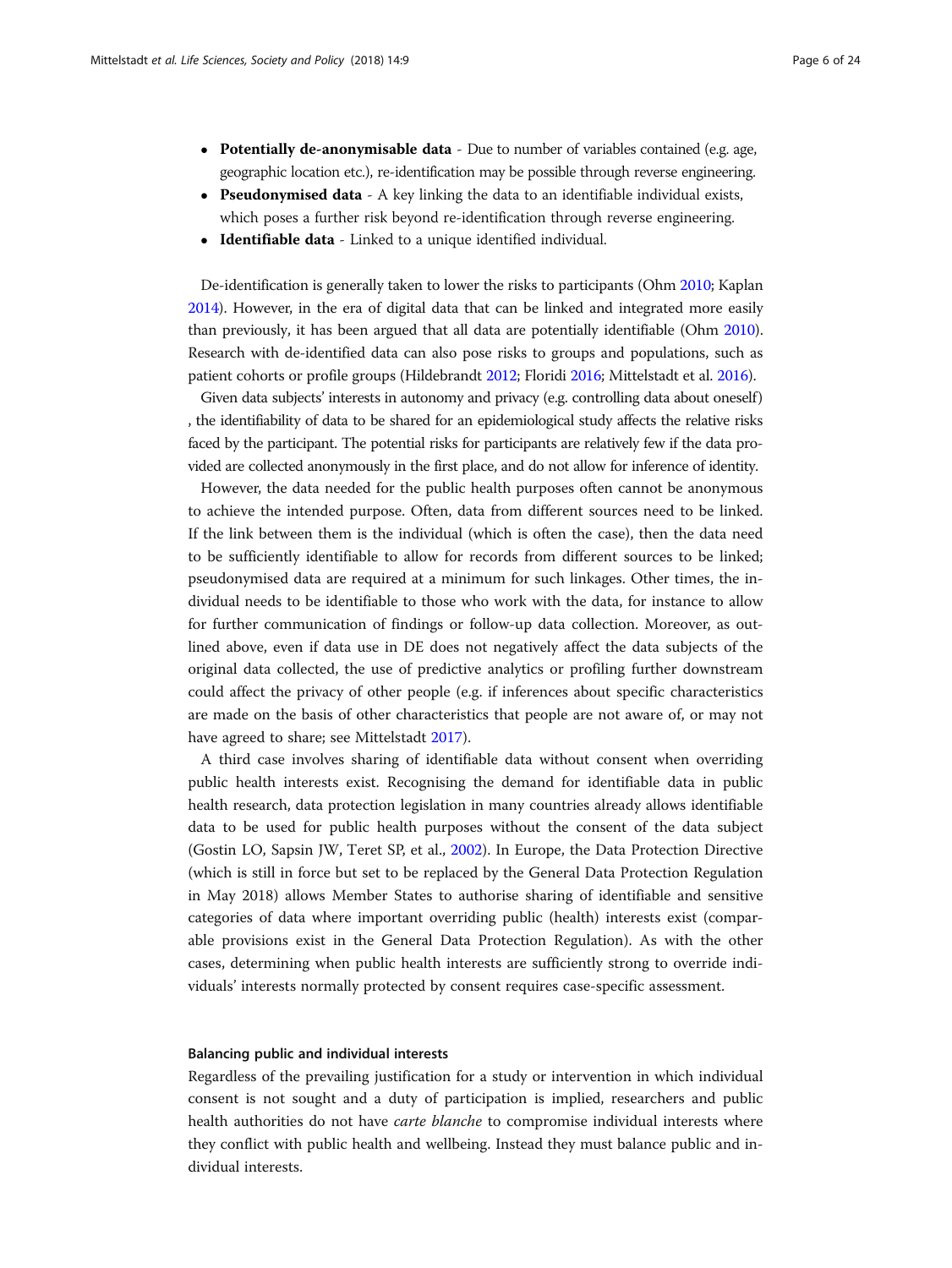Striking this balance is not straightforward, as many individual interests can be violated by epidemiology (Vayena et al. [2015b](#page-24-0)). Sharing and re-use of personal data inherently carries risks for confidentiality, privacy and autonomy (Chadwick & Berg, [2001](#page-22-0); Metcalf et al., [2017](#page-23-0)). Data subjects can be harmed by suboptimal care, distress, reputational damage, and more generally a loss of privacy resulting from misuses of data by public health professionals and researchers (Laurie et al.  $2014$ ).<sup>4</sup> Systemic impacts on medical practice and the doctorpatient relationship are normally difficult to predict (Chadwick & Berg, [2001](#page-22-0); Coeckelbergh, [2013](#page-23-0)). The balance between public and individual interests can also be tempered by choices in the design of the epidemiological intervention. Voluntary rather than mandatory reporting schemes, or reporting cases rather than identified patients can, for example, reduce violations of participant autonomy and privacy. Historical cases of mandatory reporting schemes for tuberculosis and HIV infections demonstrate how poorly designed interventions can place unnecessary burdens on individuals for the sake of public health interests (see [An ex](#page-15-0)[ample: digital epidemiology with social media](#page-15-0) section; Bayer and Fairchild, [2000](#page-22-0)).

At a minimum, a guiding principle of all data provision is respect for autonomy of data subjects, which is normally reflected through the requirement of individual informed consent. Even in cases where autonomy cannot be maintained in full, the compromise of individual autonomy for collective benefit must be proportionate. As indicated above, privacy interests deserve similar consideration, at a minimum due to their position in data protection and privacy law.

Childress et al. ([2002](#page-22-0)) provided one of the earliest influential formalisations of this balance between public and individual interests in public health research. Nine general moral considerations, understood as "clusters of moral concepts and norms that are variously called values, principles, or rules," were proposed to summarise the terrain of public health ethics:

- "producing benefits;
- avoiding, preventing, and removing harms;
- producing the maximal balance of benefits over harms and other costs (often called utility);
- distributing benefits and burdens fairly (distributive justice) and ensuring public participation, including the participation of affected parties (procedural justice);
- respecting autonomous choices and actions, including liberty of action;
- protecting privacy and confidentiality;
- keeping promises and commitments;
- disclosing information as well as speaking honestly and truthfully (often grouped under transparency); and
- building and maintaining trust."

Together, these considerations provide a basis to justify public health research and interventions that promote the public good. Childress et al. [\(2002\)](#page-22-0) recognised that these considerations can often come into conflict, requiring ranking or weighting in specific cases where justification is sought. To aid in resolving such conflicts, five further "justificatory conditions" were derived that must be met for specific studies or interventions to be justified: (1) effectiveness, (2) proportionality, (3) necessity, (4) least infringement, and (5) public justification (Childress et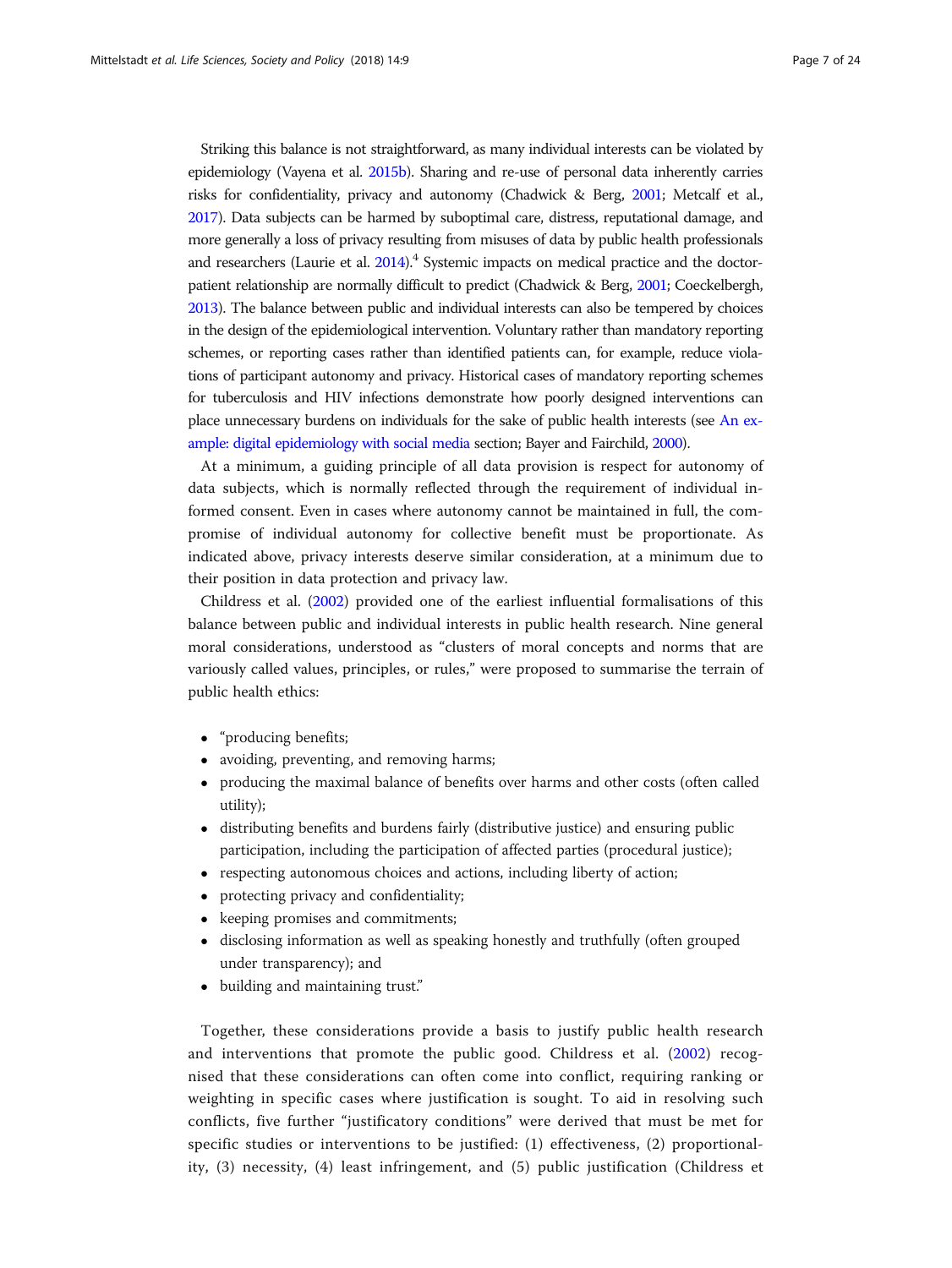al. [2002\)](#page-22-0). Together, these conditions ensure that, when individual interests are violated by a public health action, the action will likely achieve public health benefits that outweigh the violated interests, using the least invasive methods available. Further, the need to violate individual interests will be publicly justified to the affected populations. Lee et al. ([2012\)](#page-23-0) generally reflect each of these five conditions in calling for "a well-designed surveillance system that engages affected communities, collects the minimum data necessary, stores data securely, and uses data for public health action."

As these justificatory conditions for epidemiology suggest, the immediacy of a threat and *plausibility* of the anticipated public benefit are critical to the justification of a duty to participate. An appropriate balance between public and individual interests must be struck for a duty to participate to be established. But what is appropriate? The public and individual dimensions interact insofar as a duty to participate can only be recognised where an epidemiological intervention addresses a real threat, and will plausibly deliver public benefit that includes participating individuals, at least with a high likelihood. Interventions lacking on either dimensions cannot justifiably discard informed consent in the name of public interests.

Outbreak detection provides a clear example of a case where a strong duty to participate will typically be argued to exist, due to an imminent threat (a communicable disease) and a highly plausible benefit to the general public (to map the outbreak and prevent further spread of the communicable disease). A weaker duty will normally be ascertained for studies with longer-term aims or less plausible benefits, e.g. where a disease does not present an imminent threat, but its longer-term incidence can be lowered. Research into risk factors of disease across a population, for instance, has plausible benefits (identification of risk factors), but longer-term aims (to prevent - or improve future treatment of - the disease).

Generally speaking, insofar as the use of existing data or information are concerned (see Table [1](#page-3-0), duty to share), the more immediate and tangible a threat to public health, the stronger the individual duty to participate in epidemiology becomes (see Table [1\)](#page-3-0). An epidemic with high case mortality rates would thus create a strong duty to participate. Plausibility operates similarly: the more plausible the benefit of epidemiological research in responding to a perceived threat to public health interests, the stronger the duty to participate. Plausibility is determined not only by methodological validity and predicted benefits, but also by the plausibility of predicted benefits and risks to participants.

Insofar as a the active production of data or information for use of DE is concerned (see Table [1](#page-3-0), duty to create), in general such a duty will be harder to argue for as it requires much more from individual data subjects. We will discuss this in the next section. In both cases, however, it is important to note that the existence of a duty to participate, as well as the assessment of whether it is a strong or a weak duty, must depend on an assessment of each individual case.

According to the immediacy and plausibility criteria, duties of participation may routinely be stronger for epidemiology. Responses to immediate threats are more common in infectious disease epidemiology than in biomedical research in general. This implication is reflected in the observation that reporting data is routinely shared during epidemics with public health bodies without explicit justification or public consultation.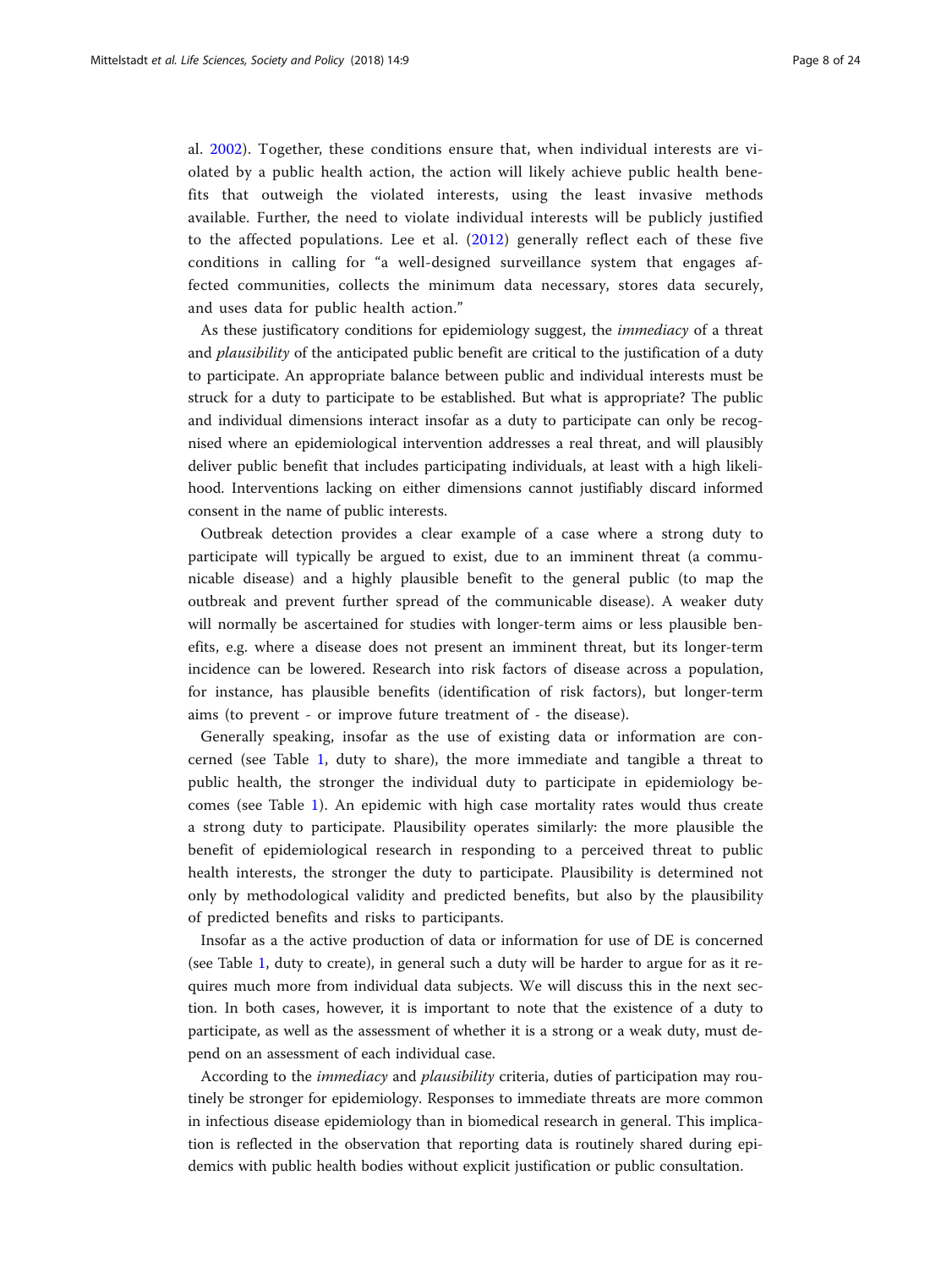#### <span id="page-9-0"></span>A duty to share vs. a duty to create data

Opportunities for data sharing between formal health systems and other public bodies on the one hand, and public health researchers and epidemiologists on the other, suggest that the 'duty to participate' can be interpreted in (at least) two ways:

- Duty to share: Individuals have an obligation to grant researchers access to data or samples about them that already exists, or to passively consent and not raise objections to secondary analyses;
- Duty to create: individuals have an obligation to participate in research by generating new records and samples, for instance by participating in a clinical trial or by using particular digital technologies, e.g. social media, search engines or personal health tracking devices that share data with researchers

In clinical research, a duty to participate would normally entail a duty to create, or a duty to volunteer one's time and body for experimentation or collection of new data and samples. The duty to create can also refer to the proactive making available of records to others by a patient, seen for instance in notifying public health authorities of the contraction of a communicable and notifiable disease.

The possibility of re-using existing medical data also allows for a 'duty to participate' requiring less effort from the participant. The so-called 'duty to share' entails only that the participant allows existing data and samples to be shared with researchers, which can be achieved both with and without informed consent mechanisms in place. As Lee et al. [\(2012\)](#page-23-0) have argued, 'participation' in the context of epidemiology equates to, at a minimum, data sharing without *explicit* and *specific* individual consent. In other words, if a duty to share is recognised, patients should allow records generated through their interactions with the formal health sector (e.g. diagnostic or administrative records) to be shared with epidemiologists by default, so long as minimally sufficient protections (e.g. technical and organisational security, data protection measures) are in place.

As this suggests, the duty to share can be fulfilled passively, for instance by patient groups not objecting to agreements between data controllers and public health authorities or researchers. Here, we are considering an individual duty to share on the side of data subjects; however, it is also feasible to consider a duty to share for third party data controllers (but we will not do so here). Users of platforms that generate relevant data and contributors to relevant public datasets can similarly choose not to raise objections to data sharing with researchers.

In practice, the two duties will often overlap in a single 'duty to participate'; clinical trials can, for instance, require access to participants' existing medical records. Assuming the methods, aims and purposes of an action are equivalent, justifying a duty to create would normally require stronger public interests than the duty to share. This is due to the greater effort required by participants and risks stemming specifically from data collection. Further, a duty to create would imply a duty to share the data with the body that requested its creation. Additional duties to share the created data with other parties can also be recognised separately.

A programme undertaken by the Chicago Department of Public Health shows both duties in practice outside of a formal health system, and demonstrates the additional burdens imposed by a duty to create. The 'Foodborne Chicago' programme was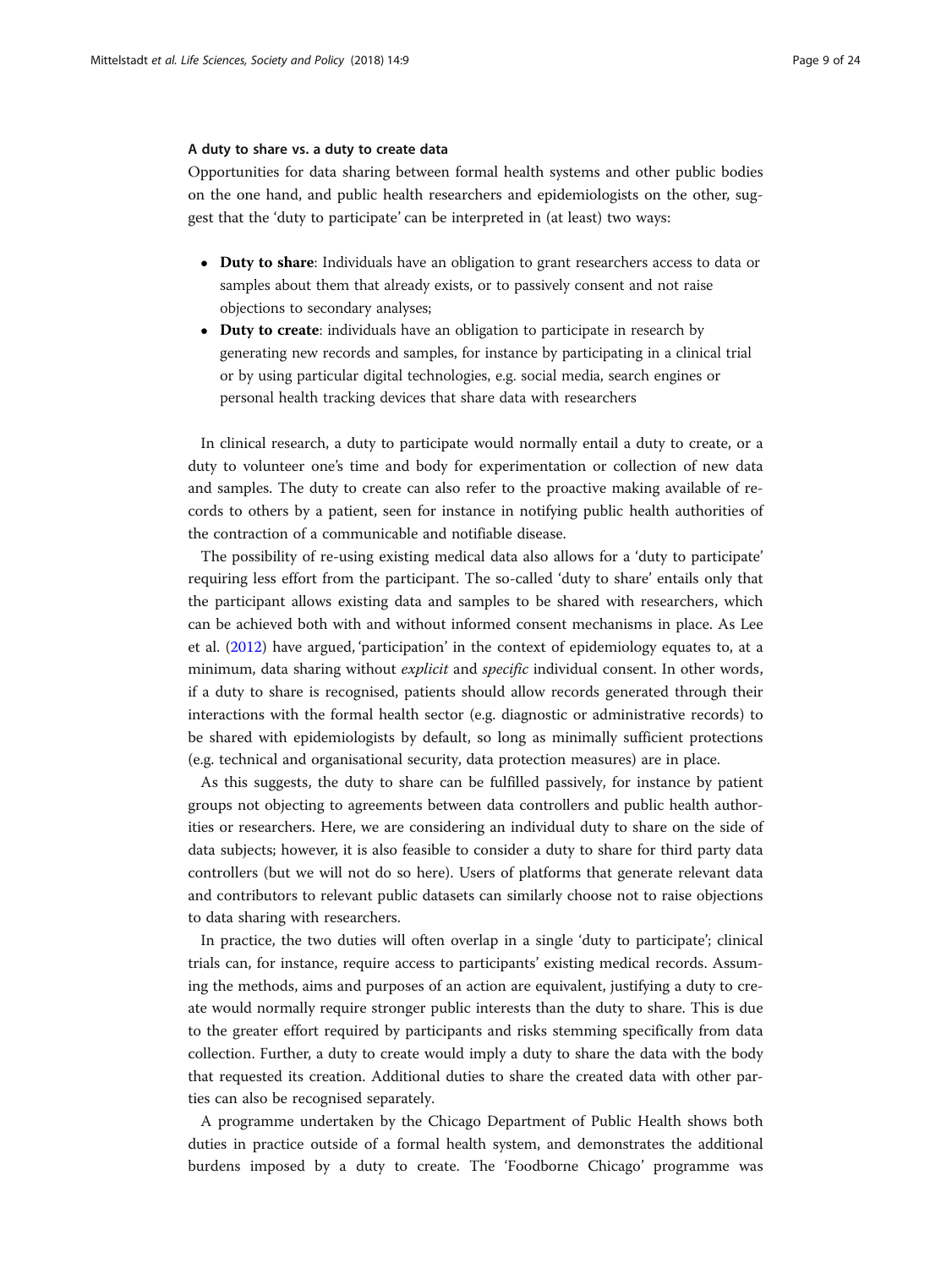<span id="page-10-0"></span>launched in 2013 aiming at improving the city's food safety.<sup>5</sup> Foodborne Chicago accesses and mines Twitter data for phrases or words referring to food poisoning. Algorithms comb through the data to identify relevant tweets. Humans then verify their relevance to food borne diseases and determine whether a tweet merits a response by the programme. The tweets that are considered most likely to refer to food poisoning receive a reply (via Twitter) inviting the person to file a report of their food poisoning incident. Initial data show that from the thousands of tweets flagged by the algorithms, 12% received a reply. On the basis of these reports the Department of Health initiates inspections, and it has reported that at least 40% of these inspections revealed violations of the health code. In this case Twitter users' data are mined by Foodborne Chicago, without users' explicit consent.

In this case a duty to share is reflected in the department's analysis of Twitter data without seeking individual consent, or instigating public debate about the legitimacy of such uses. The justification for the use could be either that the tweets are publicly available information, or that the legal agreement between a proprietary platform and its users ('Terms and Conditions') may explicitly allow for such uses. A moral duty to share is implied regardless of the availability of data or legal agreements in place in the mere fact that consent is not being sought; permissive legal frameworks can themselves imply a duty to share by allowing for agreements that permissively allow sharing of data with third parties for research.

Concerning the duty to create, for a full reporting, users are only invited and not obliged to report. Although an expectation currently exists that the privacy and liberties of patients with notifiable diseases can be infringed for the sake of public health, an equivalent standard does not exist for individuals with foodborne illnesses. Therefore they are not obliged to report their incident despite the fact that a restaurant can be responsible for an outbreak with serious consequences for public health. A duty to create data is thus not explicitly enforced, insofar as authors of relevant Tweets are invited rather than compelled to reply and file a report.

## Duty to participate in digital epidemiology

As the preceding discussion suggests, an implicit duty to share, understood as a type of duty to participate, can be recognised in epidemiology when interests in public health or the advancement of medical knowledge override the interests of individuals normally protected by consent. It may not be possible, however, to simply extend this duty to cases where epidemiology involves new, non-medical digital data sources—what we have termed 'digital epidemiology'. It is unclear whether the underlying social contract remains valid in the case of digital epidemiology. To examine the validity of extending a duty to participate to DE, it is necessary to examine the differences between digital and traditional epidemiology.

We distinguish *digital* epidemiology according to the *routine* processing of data that describe (1) health or are health-related (what we term *non-medical*), meaning they have not been sourced from a formal medical institution or service but can be used to generate knowledge about health<sup>6</sup>; are (2) *personal* and granular, meaning they describe the behaviours and health of individuals (even if the individual is not identifiable)<sup>7</sup>; and are (3) proprietary or private rather than public, meaning they have been created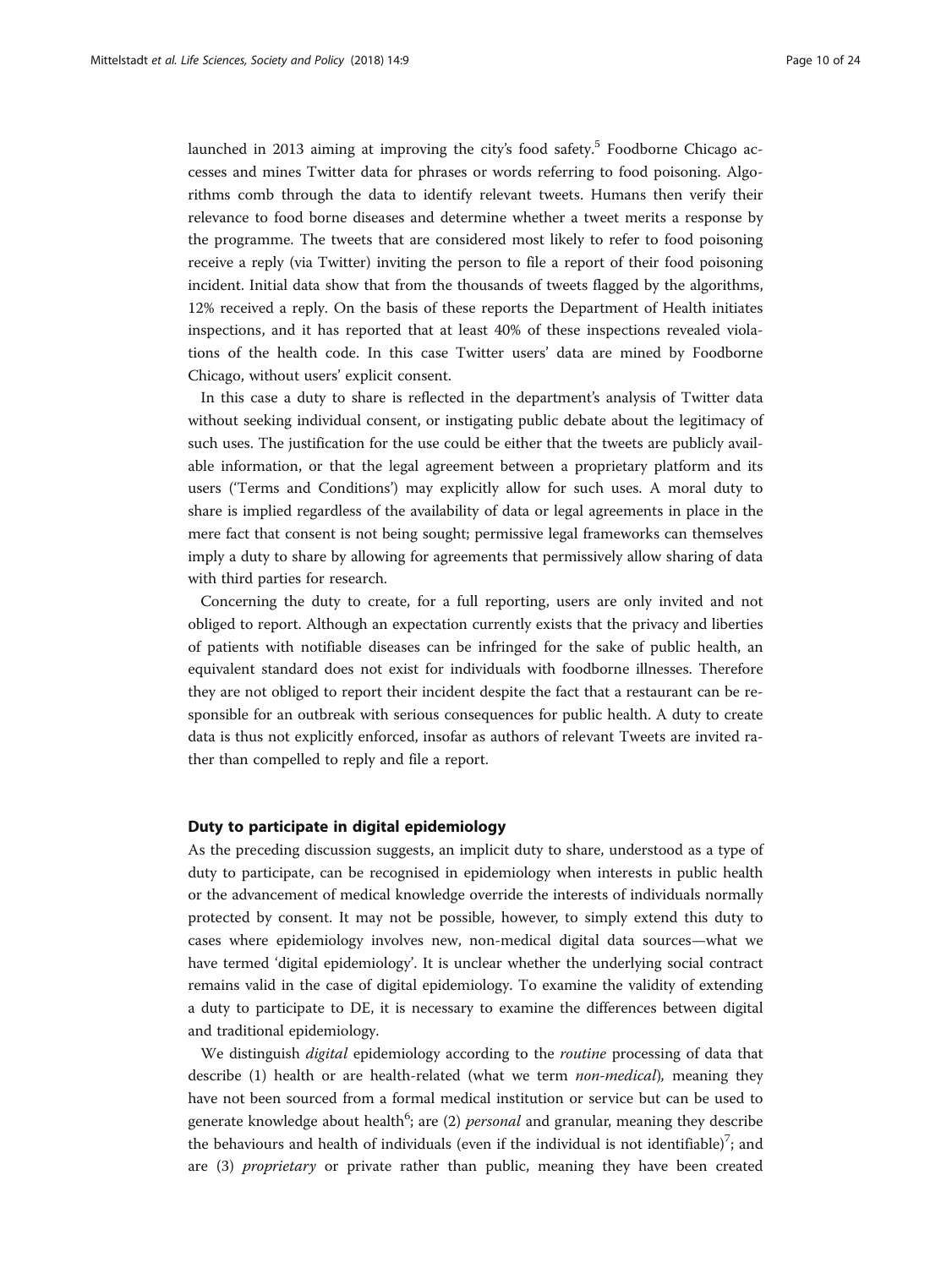through interactions with proprietary online platforms and technologies that offer limited public accessibility to the data collected. The proposed characteristics are intended to be indicative rather than exhaustive to provide a working definition of DE. The presence of any of the three characteristics in a study suggests that it may be a digital rather than traditional epidemiological study. As this suggests, the line between digital and traditional epidemiology is imprecise.

According to this definition, DE is distinct insofar as it involves routine processing of granular personal data (as opposed to population-level data) that form a record of an individual's behaviour, for instance their interactions with online platforms, services and devices. The term 'routine' emphasises that DE commonly involves proprietary, digital datasets describing the behaviours of individuals in detail, or at least more frequently than has historically been the case in epidemiology. These data are generated outside of formal medical or public health institutions, from personal domains in which each data contributor is unique. Much of the data used in DE is not strictly speaking medical data, or sourced from formal healthcare systems, but rather (commercial) data generated for purposes unrelated to health which can be re-purposed for epidemiology.<sup>8</sup> This is not to say DE data are not about health, but rather that the original purpose of their collection is often not for formal medical purposes<sup>9</sup>; the data are nonetheless valuable to DE insofar as inferences about the health of individuals or related relevant parameters can be drawn. These data will further often be private or proprietary, with access requiring negotiation with a commercial platform or service provider. Recognising these unique characteristics of the data used in DE, we adopt a sectoral approach to defining DE, according to which the source of data and purpose of processing determines whether a study can be considered digital epidemiology or traditional epidemiology.10 This approach highlights that DE routinely involves data generated outside of formal healthcare systems or public health surveillance.

The types of data used in DE may pose different risks to participants than those associated with uses of formal medical and public health data. As described above (see [A duty](#page-3-0) [to participate in epidemiology](#page-3-0) section), processing of any personal data poses risks for the privacy and autonomy interests of individuals. Compared to striking a balance between public and individual interests in traditional epidemiology as discussed above (see [Balan](#page-6-0)[cing public and individual interests](#page-6-0) section), DE adds a further layer of complexity including personal data that do not directly describe health or medical measurements, but rather health-related behaviours or relevant contextual information. On this basis the justification of a duty to participate must be re-considered.

Three differences in the risks posed by DE stand out. First, the potential invasiveness of data under consideration is routinely higher, as the data considered in DE describe the behaviours and characteristics of an individual over time, rather than those of a population. Participants grant a more granular and personally revealing view of their activities than would normally be the case for population or group level datasets. Second, data need not strictly describe health parameters to be used in DE. Participants in DE thus risk exposing aspects of their lives unrelated to health. Third, DE researchers can routinely negotiate access to a data subject's proprietary records without involving the data subject or asking for consent. Given the proliferation of personal data in mature information societies, greater effort is required from participants to track and control how their data are used in DE. The autonomy of data subjects is therefore weakened, insofar as control of personal data is undermined. The risks imposed by DE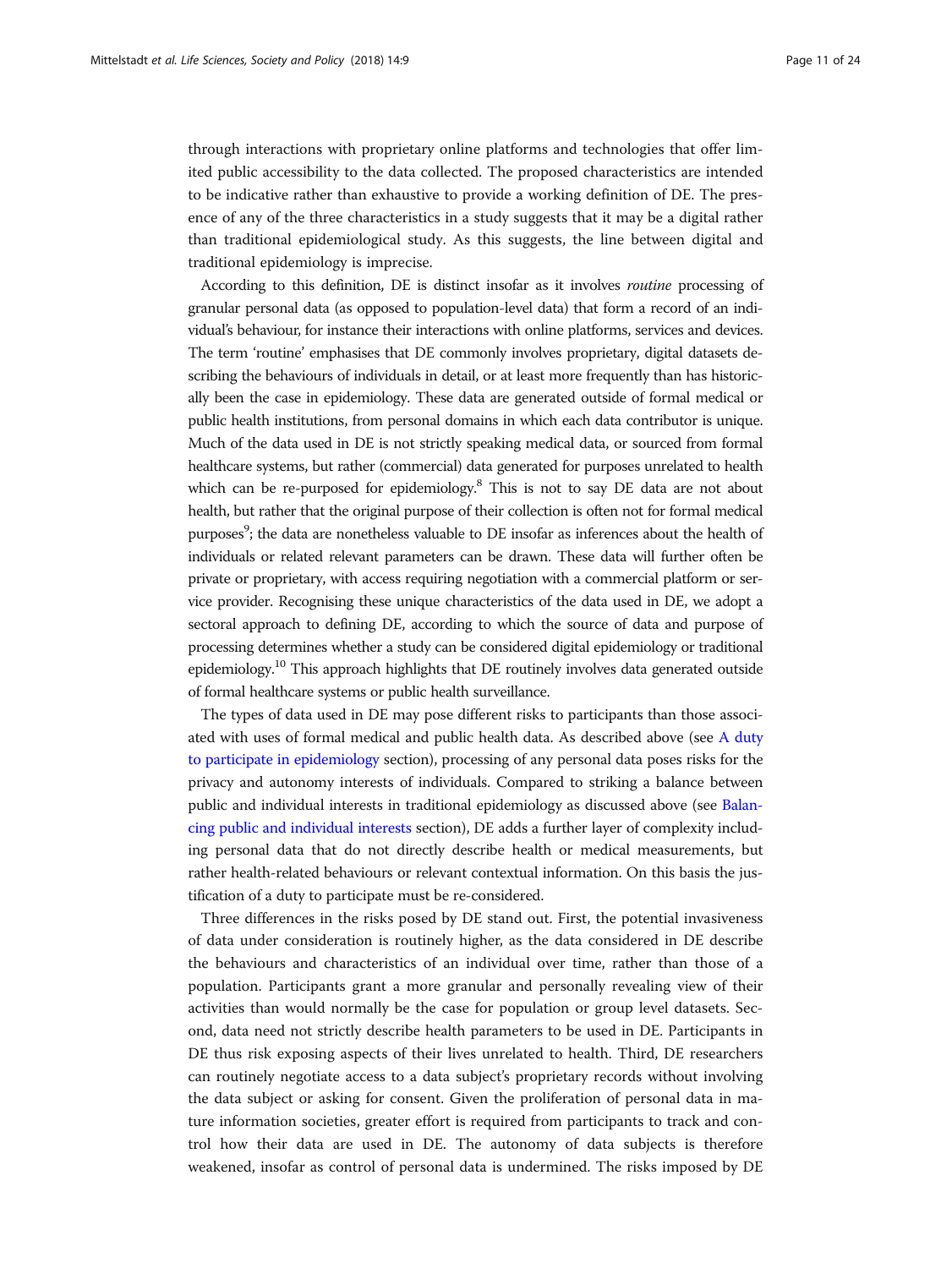<span id="page-12-0"></span>thus go beyond potential harms related to the disclosure of health status or medical history, and include more general ethical risks of internet research (Markham et al. [2012](#page-23-0)) and Big Data analytics (Mittelstadt and Floridi [2016\)](#page-23-0).

An individual's expectations of privacy and expected uses of their data may also differ when data are generated through interactions with proprietary platforms and services, as opposed to formal health services. DE may thus pose different or more severe privacy risks due to the data types taken into consideration, which describes individuals rather than populations. This is not to say such data cannot be aggregated, or that population-level data generated by new digital sources cannot be used in DE. Rather, it is the particular availability of individual-level non-medical data that disrupts the balance between individual and public health interests grounding the duty to participate in epidemiology as discussed above (see [A duty to participate in](#page-3-0) [epidemiology](#page-3-0) section).

## Criteria to assess a possible duty to participate in digital epidemiology

As with the duty to participate in biomedical research, 'justificatory conditions' can be identified for a duty to participate in DE that, if met, suggest an appropriate balance has been struck between public and individual interests, and relevant general moral considerations. As with public health research, digital epidemiology pursues promotion of public health and the advancement of medical knowledge. Recognising this, the nine general moral considerations and five justificatory conditions for public health ethics, defined by Childress et al. [\(2002\)](#page-22-0) (see [A duty to share vs. a duty to create data](#page-9-0) section), provide a logical starting point to assess whether a duty to participate in digital epidemiology exists.

Here, we define a set of eight justificatory conditions for a duty to participate in DE conducted by public health bodies and researchers.<sup>11</sup> To define this set, the authors considered the relevance of the general moral considerations and justificatory conditions specified by Childress et al. [\(2002\)](#page-22-0), and how their application is affected by the new types of data and risks involved in digital epidemiology. In defining such conditions, the unique risks posed by DE, which vary according to the type and source of data and the purposes of processing, needed to be addressed. Contemporary work on public health ethics reviewed in [Balancing public and individual interests](#page-6-0) and [A duty to](#page-9-0) [share vs. a duty to create data](#page-9-0) section was also considered. Following this initial analysis, three cases of digital epidemiology were defined and analysed (see [An example:](#page-15-0) [digital epidemiology with social media](#page-15-0) section).

The set is intended to provide a structure for consideration of concerns in specific cases of digital epidemiology. The set is not designed to serve as a 'checklist', or as a threshold to establish the existence of a duty in a particular case. The conditions provide a list of concerns to guide a structured discussion in a particular case whether a duty to participate can be justified.<sup>12</sup> As proposed above, the *immediacy* and *plausibil*ity of a proposed DE intervention influence the relative strength of the duty to participate, and the precise balance required between individual and public interests for a duty to participate to be established. The justificatory conditions proposed here are minimal conditions to be met by DE, regardless of relative immediacy and plausibility (see [Balancing public and individual interests](#page-6-0) section). We demonstrate how this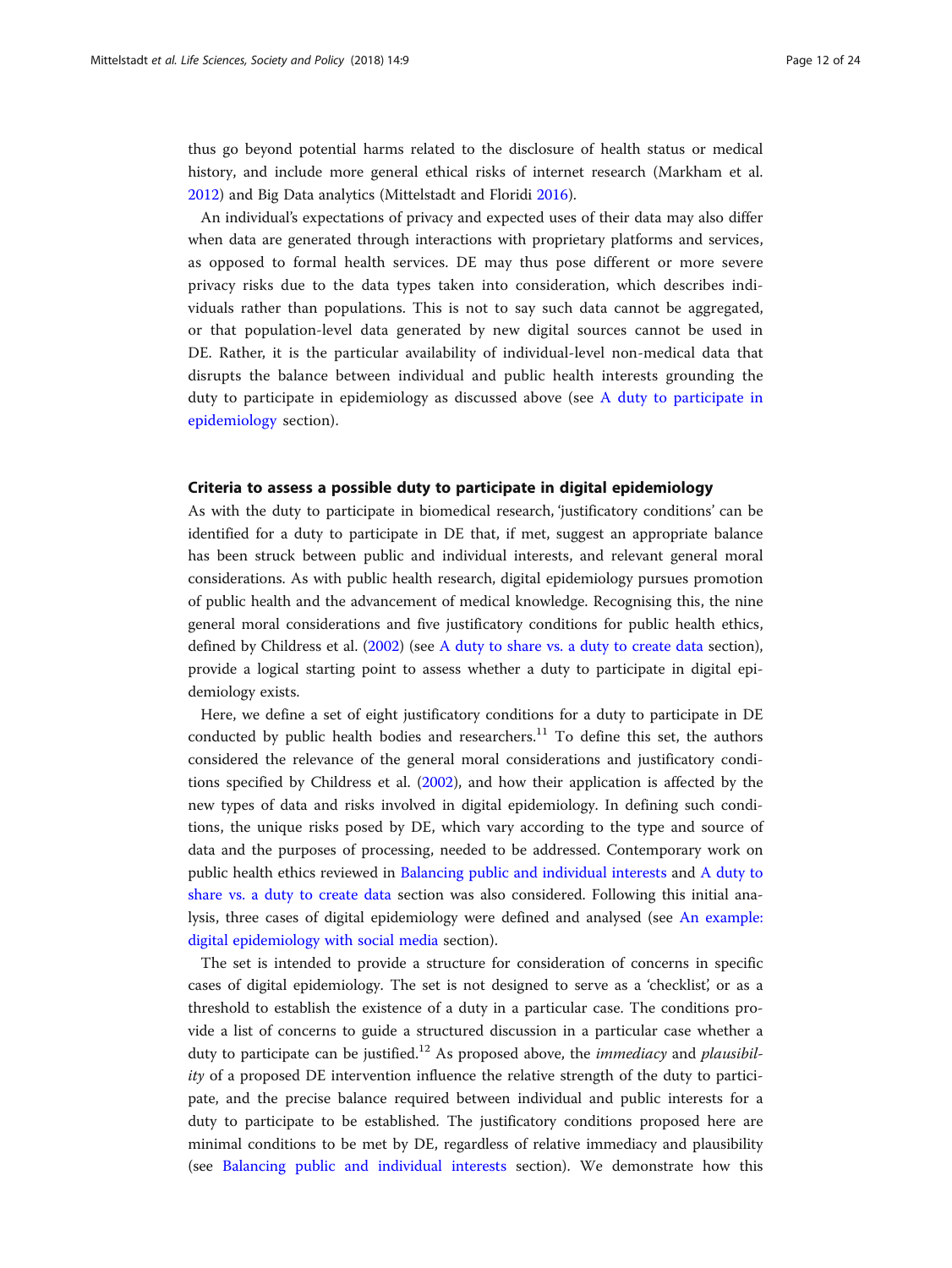assessment can proceed through the cases analysed in [An example: digital epidemi](#page-15-0)[ology with social media](#page-15-0) section.

As discussed above (see [Balancing public and individual interests](#page-6-0) section), general moral considerations and justificatory conditions for public health research and interventions can conflict and will need to be weighted or prioritised differently in different cases (Childress et al. [2002\)](#page-22-0). In specifying eight justificatory conditions for digital epidemiology, we do not recommend a particular weighting or prioritisation to resolve such conflicts; nor do we suggest that a study meeting a minimal number of the conditions will necessarily be justified. We do not, for example, argue that potential improvements to patient safety achieved through digital epidemiology always outweigh individual interests in privacy.<sup>13</sup> The relative importance of public and individual interests, and the eight justificatory conditions reflecting them, can only be decided on a case-by-case basis (Childress et al. [2002\)](#page-22-0), with due consideration of local interests and risks.

## 1. There is a strong public interest in disease prevention

Digital epidemiology actions must be driven by public interests in the advancement of medicine or public health (Childress et al. [2002\)](#page-22-0). These interests do not need to be specific or in response to a particular event, such as the outbreak of a contagious disease. Example public interests include emergency containment of an outbreak, identification of at-risk populations for preventative measures, and general advancement of medical knowledge about the contributing factors and treatment of a health condition. Relevant interests driving DE for which a duty to participate can be established are therefore limited to public interests, meaning commercial or private interests would not be sufficient. This condition limits the types of interests that can be appealed to in order to justifiably violate individual interests normally protected by consent. DE aimed at targeted advertising of pharmaceutical products would, for instance, fail to serve a valid public interest.

## 2. It is plausible to assume that the use of a person's data will contribute to disease prevention

As suggested by discussion of *plausibility* above (see [Balancing public and](#page-6-0) [individual interests](#page-6-0) section), for a duty to participate to be valid, it must be assumed that the methods involved are sound, and will thus produce a benefit to public health or medical knowledge. This condition is similar to the effectiveness condition proposed by Childress et al. [\(2002\)](#page-22-0) in their discussion of public health ethics. The validity of DE methods cannot be taken for granted (Vayena et al., [2015a,](#page-24-0) [b\)](#page-24-0). However, it may prove difficult to validate particular methods prior to access being granted to the data requested, particularly for DE searching for unforeseen correlations across aggregated datasets. Application of this condition must therefore take account of the purpose of the proposed DE action; a duty to participate in exploratory DE not addressing an imminent threat but pursuing important public health interests may be justifiable when minimal risks exist for participants.

## 3. The risk for data subjects are minimal, and are not significantly greater than non-participation

For a duty to participate to be established, the usage of personal data in DE should not pose significantly greater risks to data subjects than the non-use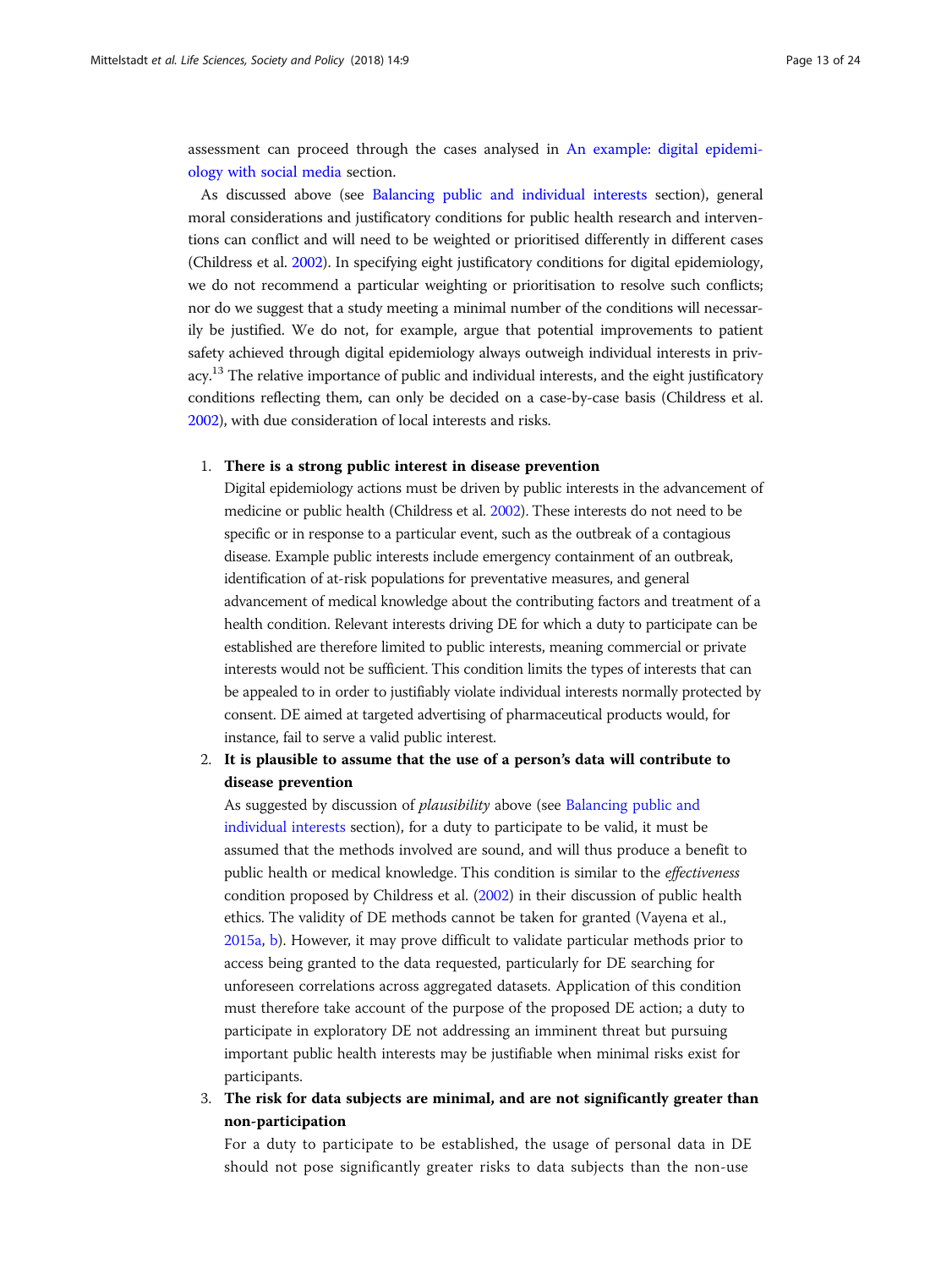of such data. Application of this condition requires consideration of the level of identifiability of data involved. Where identifiable and pseudonymised data are used, appropriate security and confidentiality measures must be in place to protect participants' interests. Such measures can include, for example, a prohibition of individual-level actions based on knowledge derived from DE unless the data subject has subsequently consented to such uses. Incidental findings or risk estimates should, for instance, not be entered into an individual's medical record without consent. This condition roughly follows the necessity and lease infringement conditions set by Childress et al. ([2002\)](#page-22-0), according to which a public health action should not be undertaken if an alternative action is available that will accomplish the same results with lesser violations of individuals' interests.

4. There is no or only negligible effort required from the data originator Data sharing for DE should not significantly disrupt the normal lives of participants. For a duty to share, minimal if any effort is likely to be required on the part of the data subject to share the relevant data. Data controllers or platform providers will normally provide access to the data in question, and thus fulfil the participant's duty to share. However, platforms that grant users control over their data may require action from data subjects' to share their data with DE researchers. In such cases, the effort required to do so should be minimal. If a duty to share is established, meaning consent mechanisms would not be used, effort is unlikely to be required from data subjects. For a duty to create, the actions required by data subjects to generate new data for DE should be negligible (the threshold for 'negligible' will vary between contexts). Ideally, existing users of relevant platforms will be engaged in the first instance. Taking the Chicago Foodborne case above, if a duty to create were established, the minimal effort condition would suggest existing Twitter users should be targeted for participation in the first instance to minimize effort required from participants (e.g. to learn how to use a new platform, or to sign up for an account that itself may prove privacy invasive). Existing users could be encouraged to send Tweets about experiences with Chicago restaurants to the programme's account.

## 5. The data subject has a broad understanding of the public health purposes for which the data will be used

When informed consent is infeasible, the autonomy of the data subject must nonetheless be respected. Ensuring data subjects are aware of the potential value of the data they create is therefore critical. Data subjects should ideally be informed at the point of creation (e.g. when agreeing to the terms of service of a social media platform) of potential foreseeable uses of their data for DE. While this may not always be feasible, as the potential value of data is often unclear until a particular need arises or a link to another dataset is established, data subjects should nonetheless be made aware when future research applications are foreseen, and about the general possibility of data re-purposing for DE. The existence of such broad understanding should be demonstrated prior to a duty to participate being established. If infeasible, potential participants will ideally be notified prior to the study commencing. This condition implies that platform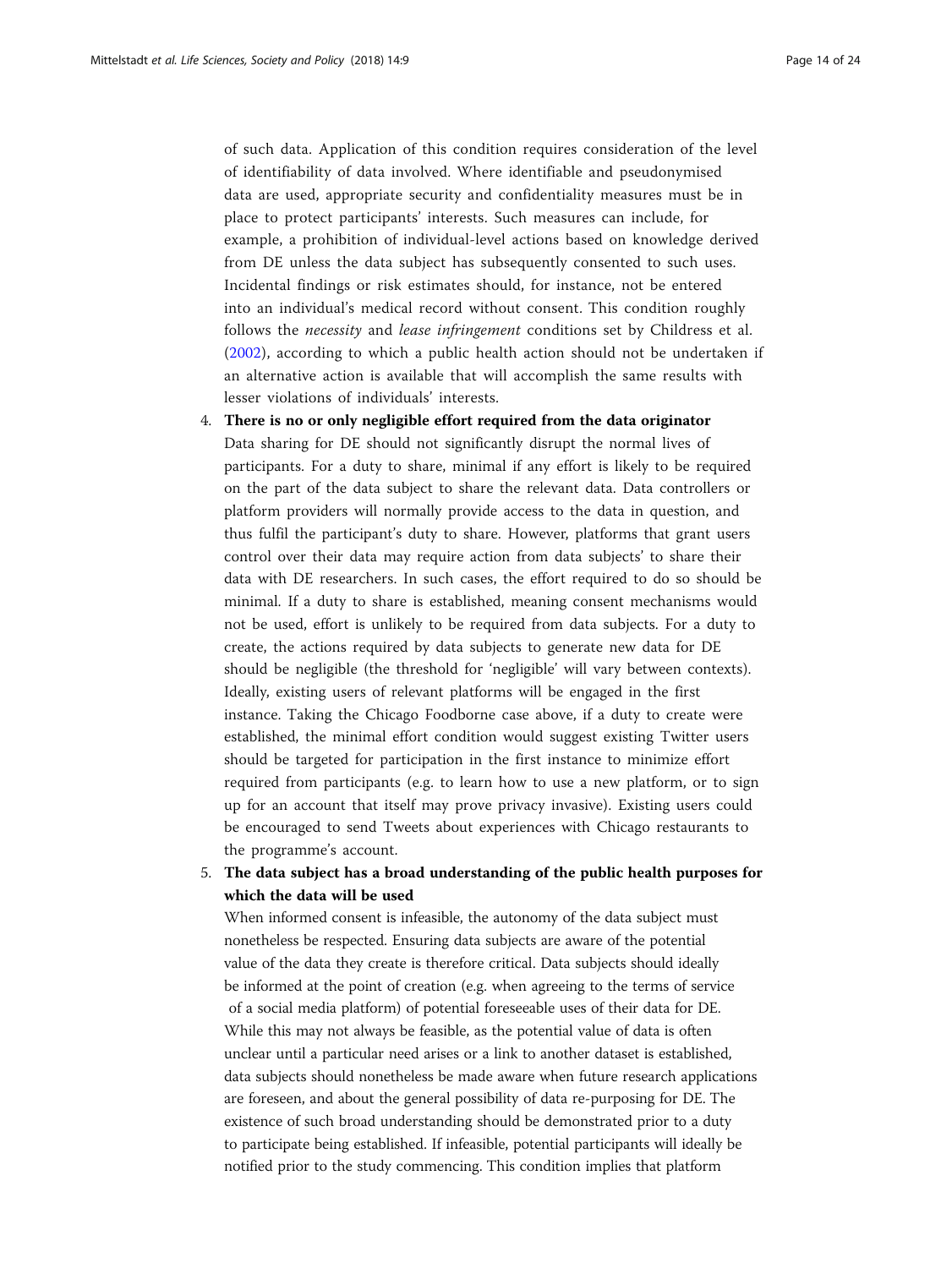<span id="page-15-0"></span>providers have a duty to notify users of the intention to share data with third parties for DE purposes.

## 6. The minimal amount of identifiable data necessary is being used

Following a core principle of data protection law, the minimal amount of identifiable data required should be used in DE. Data minimization contributes to the protection of privacy and other individual interests by limiting duplication or storage of irrelevant data. Although DE data will ideally be kept under secure conditions to ensure confidentiality, the latent privacy risk of data storage cannot be dismissed. To minimize risks of re-identification, data lacking explicit identifiers should be used whenever possible to minimize privacy risks to data subjects. Latent risks for group privacy must be considered, even when anonymised and population-level data are used (Taylor et al., [2017](#page-24-0); Mittelstadt [2017\)](#page-23-0). Usage of pseudonymised and identifiable data should be justified by methodological necessity, or the necessity of tracking, re-contacting or otherwise following up with an identifiable individual over time.

- 7. Where there is a risk of stigmatisation of, and possible harms to, participants or participant networks, there has been engagement with the affected community to assess the risks of participation without consent Health conditions and predispositions are often linked to social and other forms of stigma. Where DE can potentially reveal a link between a condition or disease and another attribute, potentially affected communities should first be engaged to assess whether an action can justifiably be undertaken without consent. As the vulnerability or potential stigma attributed to a disease increases, so too does the researcher's obligation to engage with the affected community and protect its interests (Markham et al. [2012\)](#page-23-0).
- 8. Harm mitigation strategies are in place in the case that harm befalls participants and participant networks

Even when substantial precautions are taken, data processing can result in harm to the data subject. The Chicago Foodborne programme shows, for example, how financial loss can result from businesses that are reported via social media and come to the Department of Public Health's attention. Without consent mechanisms, participants are not given an opportunity to assess the potential risks of participation. To fill this gap, mitigation and redress mechanisms should be in place to compensate affected participants' and participant networks' interests where harms arise or are expected (Vayena, 2015; Prainsack & Buyx [2013](#page-23-0), [2016\)](#page-23-0).

## An example: Digital epidemiology with social media

To demonstrate how the conditions can be enacted in a particular type of DE, we will consider several hypothetical cases that show how social media platforms can be used for digital epidemiology. There is a growing interest in such data in epidemiology (Salathé et al. [2012;](#page-23-0) Young, Rivers, and Lewis, [2014;](#page-24-0) G. Eysenbach [2008](#page-23-0); Gunther Eysenbach [2009;](#page-23-0) McKee [2013](#page-23-0); Velasco et al. [2014](#page-24-0); Brownstein, Freifeld, and Madoff, [2009](#page-22-0); Mordini [2013](#page-23-0)). Social media presents an ideal case to evaluate a duty to participate in DE, insofar as it involves proprietary non-medical data that are not explicitly created for public health purposes, and for which consent to secondary uses is largely infeasible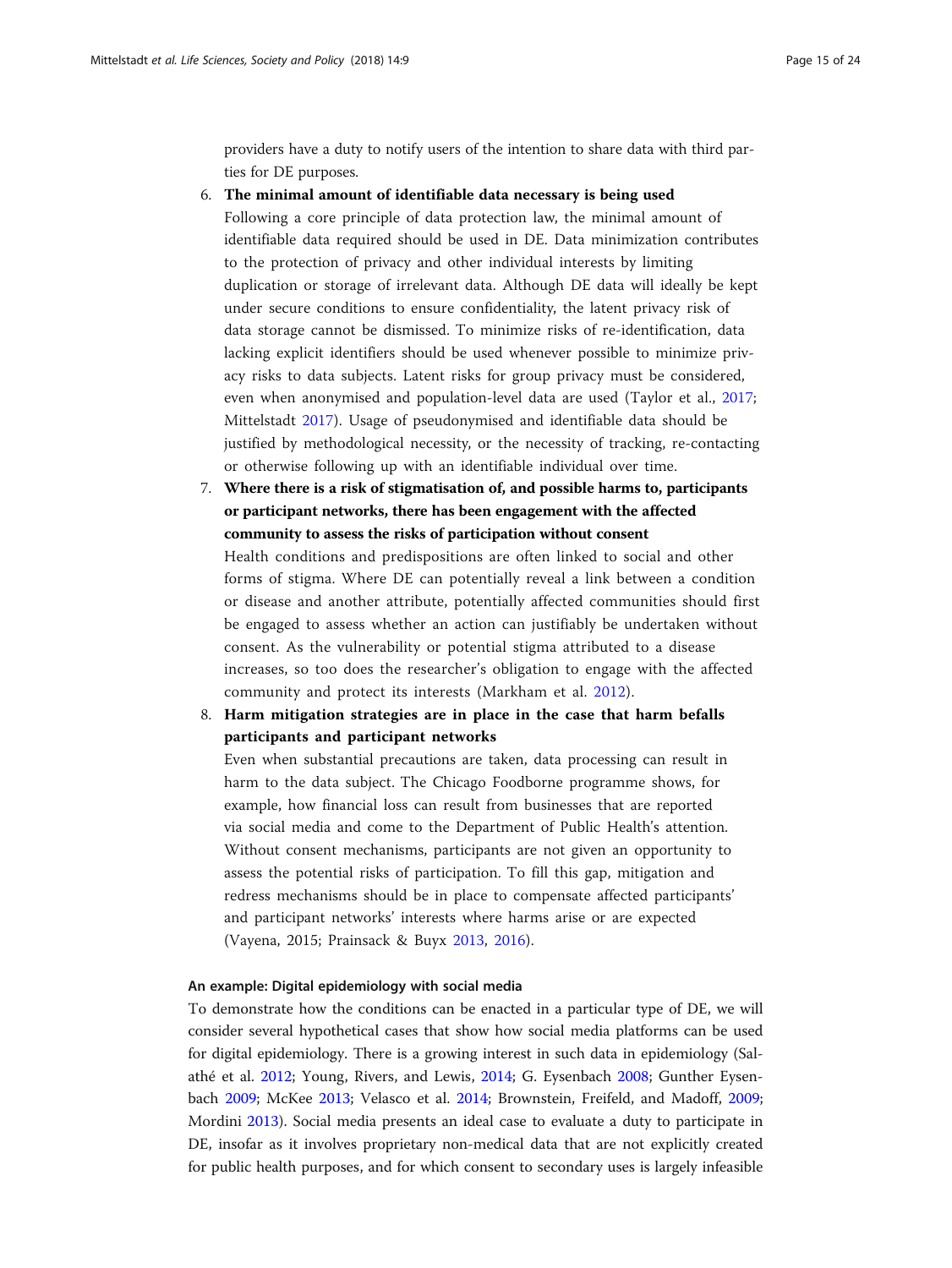(Markham et al. [2012](#page-23-0); Varnhagen et al. [2005](#page-24-0)). Each of the following cases demonstrates challenges with applying the eight proposed conditions.

#### Case 1: Infectious disease surveillance via social media and search (Conditions 1–4)

Web-based platforms and digital social media have proliferated very widely in the recent decade, especially, but not only, in high-income countries. In 2015, 84% of all adults in the United States (Perrin & Duggan, [2015](#page-23-0)), and almost 40% of all Indians (Press Trust of India, 2015), used the Internet. Internet usage in low income countries is rapidly growing (World Bank [2017](#page-24-0)). Many people post information on their daily lives, including their health and illnesses, on social media platforms, or they use search engines to look up symptoms. This has been seen to provide epidemiology with a very powerful new data source to predict disease outbreaks, for instance by assuming that the geographical clustering of certain terms (e.g. "joint pain", "fever") can indicate high rates of contagion in a region. If used successfully it could help prevent or mitigate disease outbreaks and thus avoid pain, suffering, and significant cost to individuals and the public alike. Although some of these hopes and expectations have been found to be exaggerated - e.g. Google Flu Trends failed to predict the 2013 flu outbreak (Lazer et al., [2014\)](#page-23-0) - the issues are mostly seen as methodological, and solvable. An early noteworthy example of DE was provided by Google through their Flu Trends programme, which predicted flu activity in 25 countries from search patterns linked to traditional disease surveillance data from public health institutions, such as the Center for Disease Control in the United States. Although the programme has since been abandoned (Lazer et al., [2014](#page-23-0)), other projects have continued with estimates of flu activity based in part upon data generated on social media platforms. Sickweather, for example, analyses scraped social media data to geographically map illness (Sickweather, [2016](#page-23-0)). Users can view anonymised reports of illness from social media down to street level, and be alerted when infectious disease outbreaks occur nearby. HealthMap provides similar services for individual users and public organisations, including tracking of flu and Ebola outbreaks (HealthMap, [2016\)](#page-23-0). Google has recently engaged in similar work around the Zika virus to predict and visualize outbreaks of the disease based on weather, travel and other disease data (Google, 2016).

Assuming that data from social media and search platforms can be used for infectious disease surveillance, the question remains as to whether people have a duty to (a) allow their data from being used for disease prediction purposes, and (b) to proactively enter information into social media platforms or search engines that collate information for disease prediction purposes. It is worth mentioning here that at least legally, option (a) seems unproblematic because by making use of the respective sites and platforms, data controllers already have the right to use, and allow third parties to use, user data when certain conditions are met (normally including de-identification). But is there a moral duty for users to allow their data to be used for this purpose?

To make this determination, it is necessary to know whether the eight justificatory conditions specified above are met. This can be assessed only on a case-by-case basis. However, we cannot find a reason why it would not be possible to meet each of the eight conditions in studies seeking to share pre-existing social media and search data. We therefore conclude that a duty to share is plausible in general for infectious disease surveillance via social media and search.

This leaves a duty to create, which would require citizens to actively enter such data on social media and search platforms when they would otherwise not do so. In other words, if a person has good Internet access and suspects that she experiences symptoms related to an infectious disease, does she have a duty to log on and enter these terms in a search engine, also disclosing geo-location data, or post about them on social media?

We argue that there is no such duty for people who do not routinely use the platforms and tools that are used to collect these data. Using the conditions developed above, even if there was a strong public interest in disease prevention (Condition 1) and it could be plausibly argued that the use of a person's data will contribute to disease prevention (Condition 2), the third and fourth conditions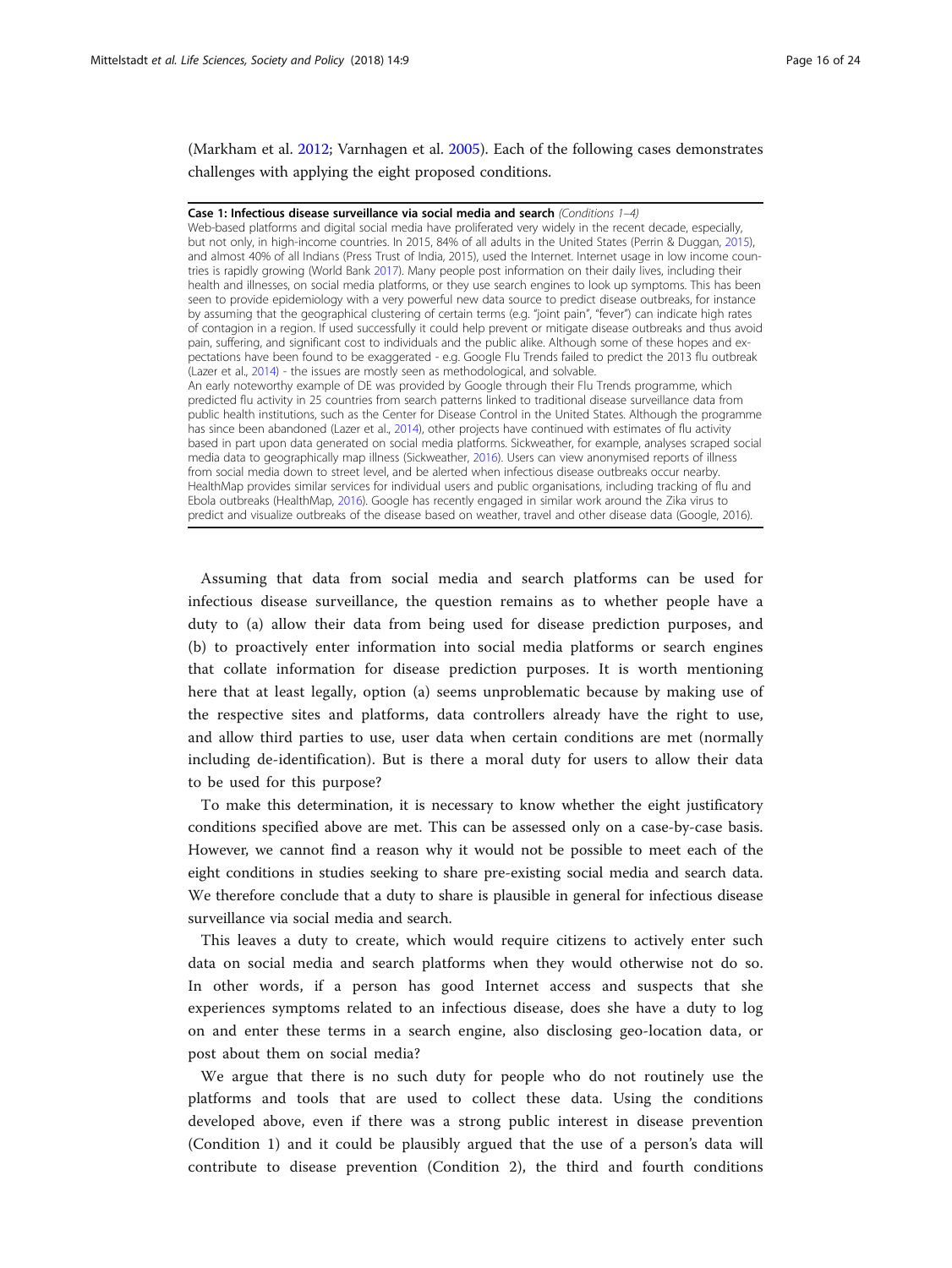may nonetheless not be met. If a person does not use social media or search engines the subjectively perceived risk - e.g. for her privacy to be infringed, or having to worry about the possibility of a breach of privacy - for her may increase significantly. And taking the step of using a tool that she would not otherwise use represents significant additional efforts.

For people who do routinely use the tools that data for disease prevention would be drawn from, a duty to create is more plausible. However, reporting symptoms may constitute additional effort that would otherwise not have been undertaken (Condition 3). Whether this additional effort is justifiable is context-specific. However, reporting symptoms via social media in particular carried additional risk of stigma when the created content is publicly visible. Such cases would arguably present additional risk to the participant, and thus violate condition 4. We therefore conclude that a duty to create cannot be taken for granted, but rather requires careful balancing of public and user interests to justify in specific cases. A very strong public interest would be required; our intuition is that a duty to create would only be feasible in cases of epidemics presenting substantial immediate risk to public health.

Case 2: HIV screening via social media (Conditions 3 and 7)

HIV/AIDS has become a distinctive case in the history of epidemiology as the disclosure of infection is widely considered to put seropositive individuals at risk of stigmatization and violence. The WHO has particularly emphasized the preservation of individual human rights against a strong public health interest, as the stigma of HIV "threatened to drive infected persons to conceal their status" (Fee and Parry [2008](#page-23-0)). With the advent of new prevention measures such as PrEP (pre-exposure prophylaxis), the widespread availability of rapid test kits and an increasing presence of risk groups on social media, DE has been suggested to solve some of the newly emerging problems in HIV surveillance and prevention. To this end studies have already tried to determine implicated health-related attitudes and behaviours on Twitter in order to fine-tune the coordinates of intervention (Young et al., [2014](#page-24-0)). Furthermore, DE is particularly praised to provide new ways of increasing the quality of surveillance data on MSM (Men who have sex with men), as traditional public health strategies seem to be failing (Young, 2015).

The history of AIDS provides a clear case, in which the confidentiality of serostatus has outweighed public health benefits of coercive testing or legal instruments making individuals reveal their status. Even if there is a strong public interest in disease prevention through HIV screening, a duty to disclose (i.e. a duty to create) an HIV status has historically been ruled out due to the risks of stigma and discrimination. As in the case of infectious disease surveillance via social media, no duty to create can be assumed due to the violation of Condition 3; the risks of stigma to participating individuals are not negligible.

However, it has been suggested that social media data can be used to identify people who are at high risk of HIV (Young et al., [2014\)](#page-24-0). This type of DE action may be eligible for a duty to share. To justify a duty to share in this context, two questions are key. If screening methods are used to identify people at risk due to the isolation of digital reflections of risk behaviour, how can it (a) be guaranteed that the same measures are not used to identify persons at risk and to expose them to stigmatization and discrimination? And (b), assuming such adverse effects against the background of AIDS history, how can screening risk behaviour prevent people from interrupting their practice of discussing and disclosing their sexual practices online? Here Condition 7 suggests substantial engagement with potential participants and participant networks is required to meet the obligation of minimizing the risk of public exposure and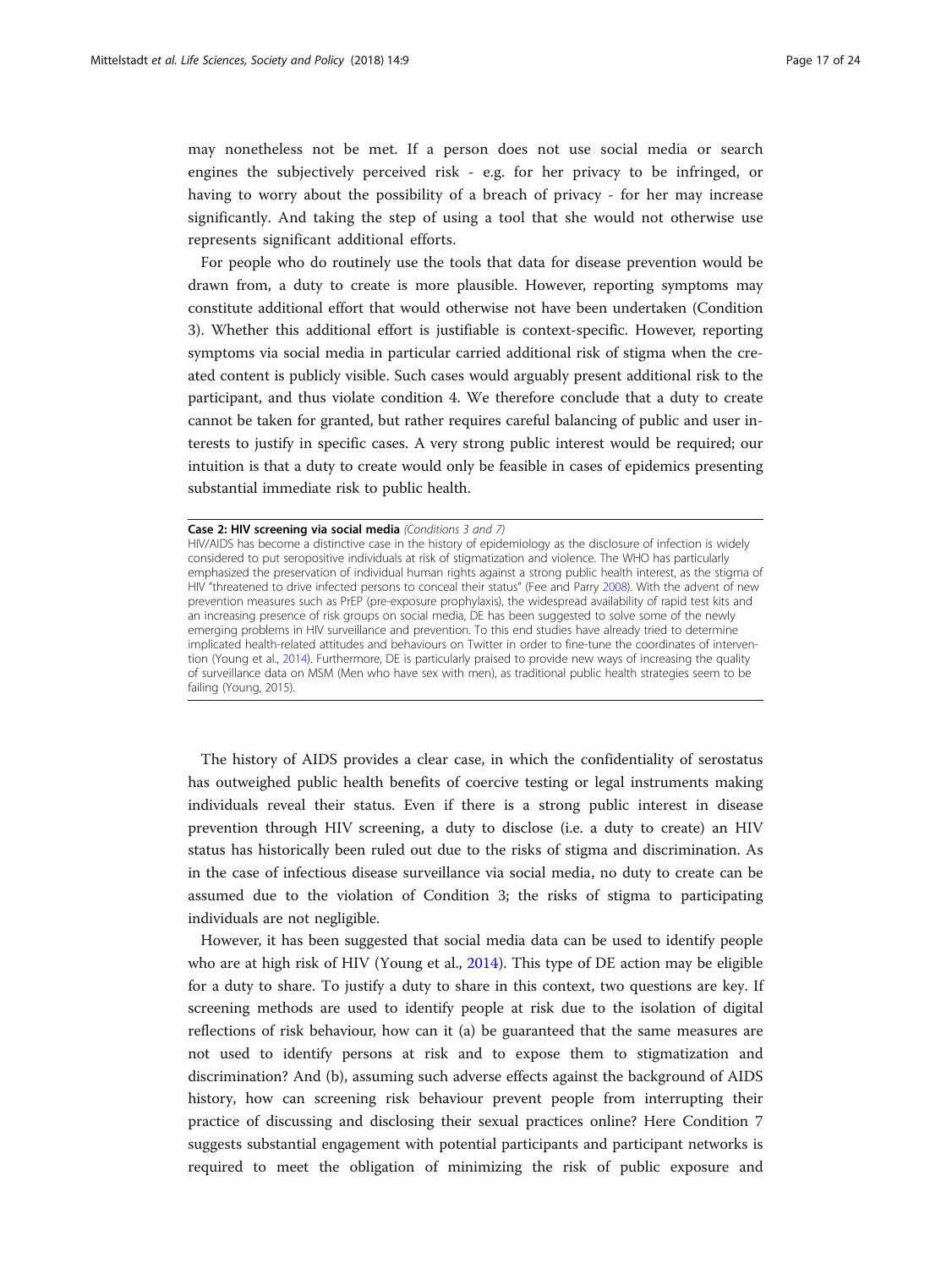<span id="page-18-0"></span>identification, and to discuss possible venues of active anonymised data generation if a duty to create is nonetheless pursued.

#### Case 3: Notifiable diseases in livestock (Conditions 3 and 8)

Animal health and disease are also relevant to digital epidemiology, if only for the link with human health. Farmers are already obliged to report notifiable diseases that have affected their livestock to public health authorities. Such policies aim to prevent spread of disease between animals, from animals to humans and from humans to animals. Resulting measures to control outbreaks in farms may have severe financial consequences for farmers. Compensation schemes often apply to remedy at least partly the damages resulting from disease control measures. Compensation can be seen as an incentive for reporting, since businesses can meet their public health requirements without fear of financial ruin. Beyond the financial damages, however, farmers and even entire regions may also bear reputational damages depending on the disease, publicity and success, or failure, in controlling the outbreak.

Some evidence indicates that at least specific notifiable diseases may remain under-reported. For example, bovine abortions should be reported in France to detect brucellosis, a disease eliminated in France but still reporting is required. However, data show that only a third of the detected abortions are reported (Bronner et al. [2014\)](#page-22-0). Social media can provide methods for detecting both notifiable and non-notifiable diseases. Farmers may reveal concerns over both notifiable and non-notifiable diseases over social media, particularly before having enough evidence to confirm a problem exists. Digital disease surveillance can pick up such signals that may lead to proactive measures on the part of health authorities. While beneficial to public health, farmers who, for example, are identified or followed for having reported concerns via social media may be subjected to additional inspections, reputational and financial damages.

The question here is whether the farmers have a duty to create over and above what is required from them legally in the context of notifiable disease to report concerns via social media. Given that social media can instantly reach large amounts of people, possible reputational damages for a farmer who reports online may be catastrophic, even more so than pursuing the more formal channels of reporting through health departments. A duty to share can also be considered; public health authorities could routinely monitor social media accounts of relevant farmers for indications of notifiable and non-notifiable diseases.

For both a duty to share and create, condition 3 is particularly relevant. Evidence indicates that one of the concerns that farmers have with reporting in general is the cost-benefit analysis which is often unfavorable for them. If the public health benefit is significant (and the question here is how significant), can it take priority over the personal costs specified above? Condition 3 would be challenged in this case, because the risk for data subjects (in this case the farmers) can potentially be high. Condition 8 would therefore also be essential, given that compensation schemes for traditional reporting already exist. For either duty to be justified, it would appear at a minimum that significant compensation be available to affected farmers due to the financial and reputational risks of both reporting via social media, and passive surveillance of social media by public health authorities. Condition 5 would also be relevant in both cases, insofar as farmers may feel deceived if routine surveillance were in place without notification of the potential usage of social media postings for livestock disease monitoring.

## Conclusion

In this paper we have examined the ethical justification and feasibility of establishing a duty to participate in digital epidemiology, following from comparable duties in the context of epidemiology and biomedical research. We have proposed eight justificatory conditions which, if met, suggest an appropriate balance is struck between individual and public health interests (where they conflict). As the preceding discussion has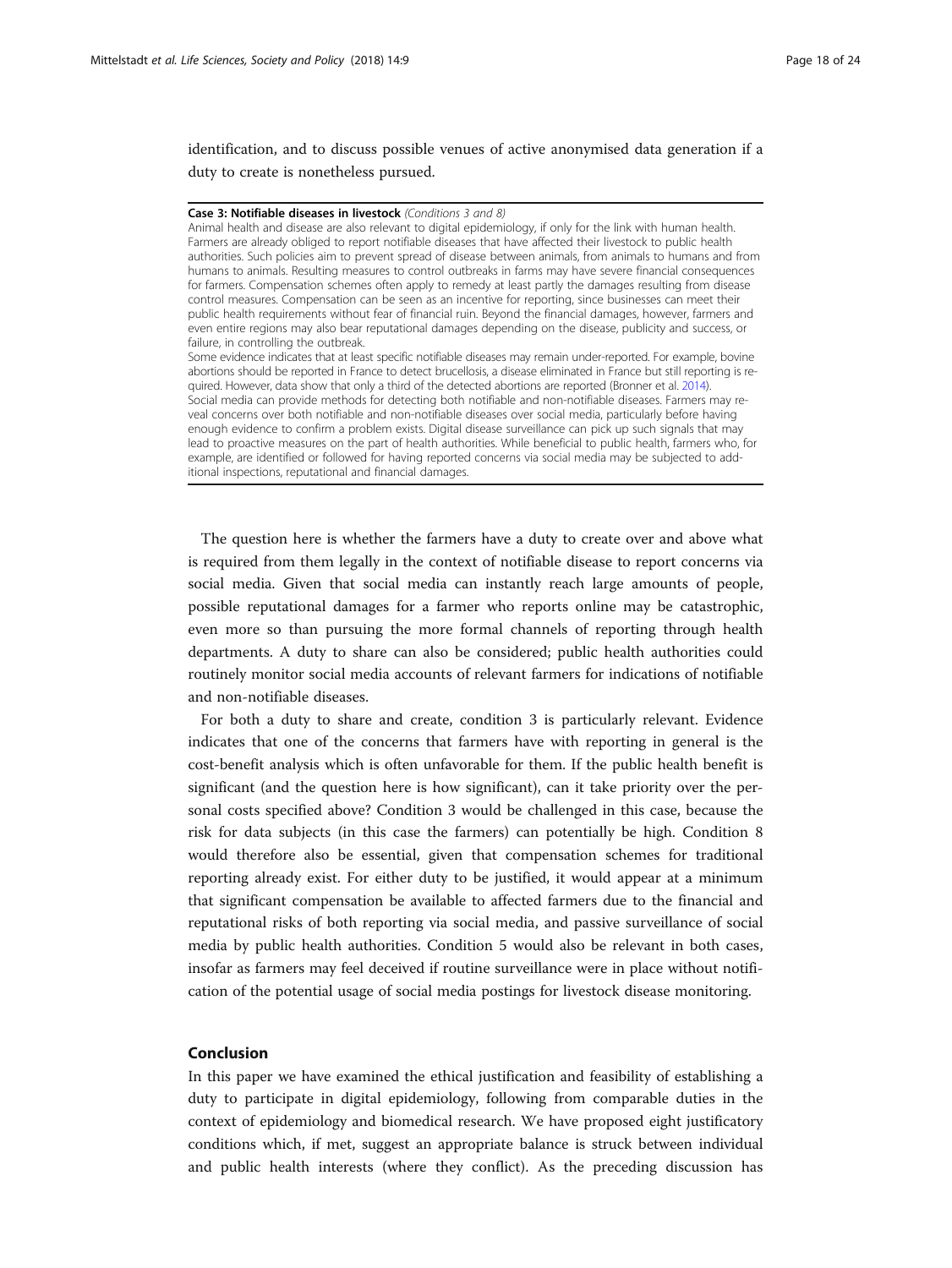demonstrated, application of the eight proposed justificatory conditions for a duty to participate in digital epidemiology requires case-specific consideration.

To begin to unpack the difficulties of applying and balancing the eight proposed justificatory conditions, we have discussed three hypothetical cases involving the usage of social media data for digital epidemiological purposes. The proposed set of conditions will face other challenges and may require expansion when applied to other non-medical, personal or proprietary data types used in digital epidemiology, for instance data generated by wearable health monitors (Mittelstadt et al. [2014\)](#page-23-0) or the Internet of Things (Pasluosta et al. [2015](#page-23-0)). As the concept of health data expands (Vayena and Gasser, [2016;](#page-24-0) Vayena et al., [2016;](#page-24-0) World Health Organization [2017](#page-24-0)), further research is required to begin to understand the potential extent and force of a duty to participate in digital epidemiology across different sectors.

It may also be necessary to consider the duty to participate applying to other actors involving in the collection, processing and storage of relevant personal data. The duty to participate described here addresses the obligations and interests of data subjects. This is not, however, the only possibility: a duty to share may also exist for data controllers. These duties may in fact conflict; an individual data subjects' autonomy could be justifiably violated due to overwhelming public health interests, while these same interests may not be sufficient to violate a data processors' commercial interests (Vayena et al., [2015a](#page-24-0), [b](#page-24-0)). An internet platform provider may, for instance, have an interest in not sharing data due to potential reputation damage (e.g. if the data leads to invasive or embarrassing findings about their users), or due to competitive interests; the data could, for instance, allow for reverse engineering of proprietary software or the identity/demographics of the platform's users (Mittelstadt et al. [2016](#page-23-0)). Appeals to override their commercial interests in reputation and secrecy must be made on different grounds.

This does not, however, need to pose a problem. It can be argued that data controllers have a social contract with data subjects and the societies in which they operate. The interests of data subjects can be transferred to their data controllers on the basis of the  $control<sup>14</sup>$  meaning compelling public health interests sufficiently strong to override individual's interests in privacy and autonomy can, by default, be taken to override commercial interests in keeping data secretive. Whether this line of reasoning is satisfactory depends largely upon the legitimacy of risks to data controllers. Datasets will pose variable risks of re-identification or reverse engineering of proprietary software (Zarsky, [2013\)](#page-24-0). These risks that can only be assessed on a case-by-case basis.

In any case, a potential conflict can be seen between individuals' moral duty to participate, and commercial interests in proprietary data (which may be legally protected). Although moral duties are not directly enforceable, individuals may increasingly be able to force controllers to share their data (in Europe) through enforcement of new rights granted in the EU General Data Protection Regulation. Specifically, the data subject's right of access (Article 15) and right to data portability (Article 20) may provide a legal mechanism for data subjects to exercise a moral duty to participate by obtaining a copy of their data which can be shared with digital epidemiological bodies. Further research is required to establish under which conditions, and in which cases, both a moral and legal duty to share exists both directly and by proxy for third party data controllers.

Even where a duty to participate in digital epidemiology is recognised, data subjects should always in principle retain the capacity to refuse to participate. Legal coercion should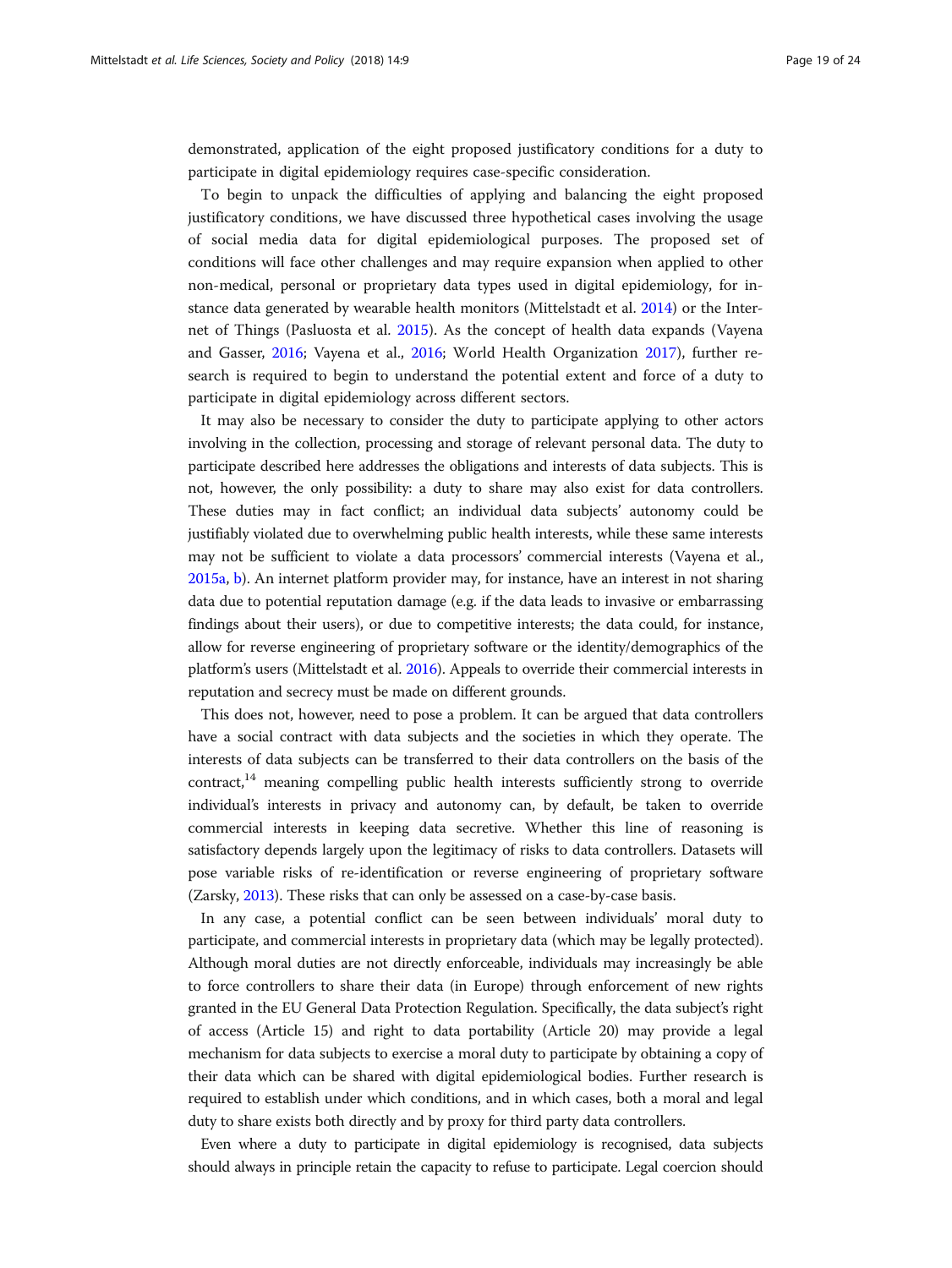only be used in abnormal circumstances presenting an immediate and overwhelming threat to public health. In practice, this would mean the data subject can specifically request that her data not be shared (possibly when agreeing to use a data generating service or platform) , or refuse to use a particular platform to create new data for DE, even when moral duty to create is recognised. Beyond respecting the justificatory conditions proposed here, preserving this key consideration is crucial to responsible and publicly beneficial usage of digital epidemiology methods going forward.

## Endnotes

<sup>1</sup>This new form of interaction enabled by the greater availability of information and direct-to-consumer medical services introduces a new way to be a 'patient', but outside of traditional medical institutions and services. Analysis of the implications of this new type of patient for research ethics and health services are beyond the scope of this paper.

 $2$ It is important to note that moral and legal duties are not equivalent. For our purposes, we can consider a moral duty to be a voluntary duty, whereas non-compliance with a *legal* duty will have legal effects on the data subject. For a related discussion of moral and legal rights and duties that flow from them, see Jones [\(2016](#page-23-0)).

<sup>3</sup>Solidarity cannot, however, be taken for granted as a prevailing value in a population. Chadwick & Berg ([2001\)](#page-22-0) note that sufficient protections must be in place for data subjects to be expected to value solidarity, and accept alternative broad consent mechanisms: "It is increasingly recognized that an informed consent process that is lengthy and complex might be more burdensome than protective[…]Individuals need to be protected and respected, and there needs to be adequate data protection to safeguard against misuse, discrimination and stigmatization. It is arguably neither morally nor practically feasible to expect individuals to show solidarity in the absence of such protections."

<sup>4</sup> According to Laurie et al. [\(2014\)](#page-23-0), misuses include fabrication or falsification, theft, unauthorised disclosure, non-secure disposal and excessive retention of data.

5 See <http://www.foodbornechicago.org/pages/about>

<sup>6</sup>We distinguish here between 'medical data', 'health data' and 'health-related data'. 'Medical data' describes data from formal medical sources, or produced by formal healthcare systems. 'Health data' describes a health parameter (e.g. heart rate), but is not produced within a formal medical system. 'Health-related data' does not describe a health parameter, but can be used, often in combination with other data types, to infer knowledge about health.

<sup>7</sup>The usage of the term 'personal data' here runs somewhat counter to current European data protection law under the 1995 Data Protection Directive (95/46/EC), according to which personal data must be linked to an identified individual. Here, 'personal data' refers to data describing a unique individual, regardless of whether they are identified. We are thus interested in personal data that allows for an individual's records to be linked over time and, in some cases, across different platforms and datasets. This approach follows the forthcoming EU General Data Protection Regulation's inclusion of pseudonymised data (i.e. data that is linkable in principle to an identified individual) as a type of personal data.

8 Data generated by personal health monitoring devices (Mittelstadt et al., [2014\)](#page-23-0), for example, can record physiological parameters for commercial well-being or fitness monitoring in the first instance, as opposed to formal medical care.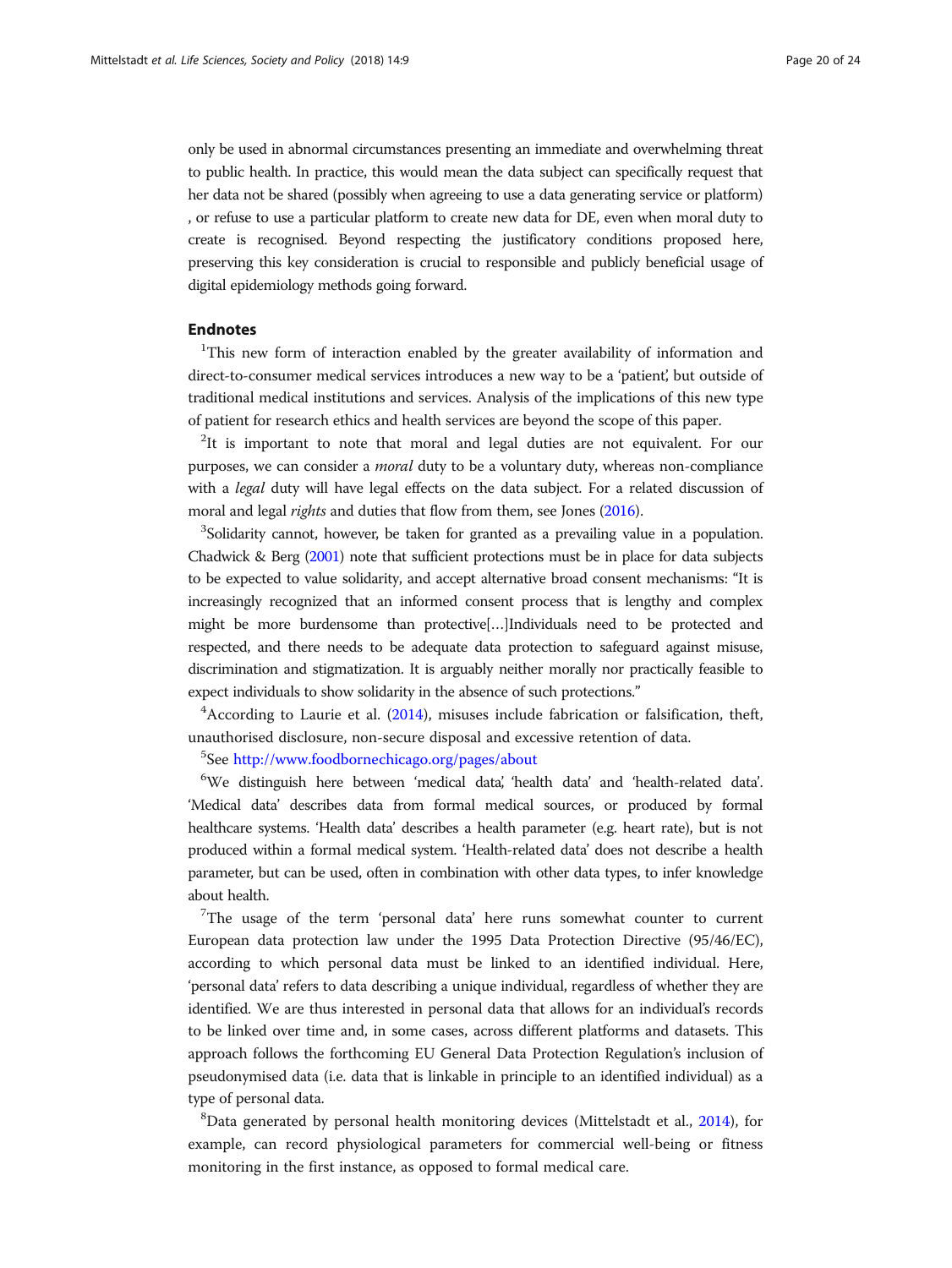<sup>9</sup>It can be countered that digital epidemiology is not different from traditional epidemiology according to definition. Epidemiology has a long history of repurposing non-medical datasets for medical purposes, including data on public housing, population density, animal density, sea traffic, climate and postal codes. This counter argument is, however, somewhat misleading. While each of these data types can describe populations or individuals, they differ in temporal scope; DE involves datasets that are routinely richer in intervals or events captured describing individual behaviour. In other words, individual-level data is DE is normally longitudinal and sometimes continuous, insofar as a record of the individual's behaviour over time (e.g. a history of Tweets) is used, as opposed to a record of the individual's status at a single (or few) point in time. Further, the need to negotiate access to datasets generated via proprietary, digital platforms distinguishes DE from usage of such public datasets in traditional epidemiology. This is not to say DE will not use public datasets, or that traditional epidemiology never involved proprietary data, but rather that the routine consideration of proprietary datasets is unique. The issues encountered with negotiating access to clinical and public datasets in epidemiology in general remain applicable to digital epidemiology.

<sup>10</sup>This approach reflects the ambiguous definition of 'health data' or 'health-related data', seen for instance in the forthcoming EU General Data Protection Regulation. The approach taken in the Regulation is to classify data as health-related or not (and thus, sensitive or not) based solely upon the purposes of processing. The sectoral approach described here is roughly similar, insofar as it is a combination of the question being asked and the fact that data has not come from a formal medical source that allows a study to be classified as DE. It follows from defining 'health-related data' in this way that it users cannot know when creating data whether knowledge about health can be inferred from it, and therefore whether it can be used in digital epidemiology. The scope of work considered to be *digital* epidemiology is therefore much broader than traditional epidemiology.

 $11$ As noted above, in many cases, the relevant data for digital epidemiology will be sourced from commercial data controllers and platforms. Our intention is not to define justificatory conditions for commercial data controllers, but rather for public health authorities and researchers that have managed to obtain access to this data through negotiation with data controllers, scraping publicly available data, or open access datasets. Commercial data controllers may in fact perform analyses comparable to digital epidemiology; however, this type of application (e.g. Google Flu Trends programme) is not normally considered to be within the scope of biomedical or public health research ethics. Justificatory conditions for commercial 'digital epidemiology' is an interesting, but distinct problem outside the scope of this paper. We limit our consideration to the existence of a duty to participate in bona fide medical research and public health surveillance, rather than a duty to participate in internal analyses performed by commercial data controllers.

<sup>12</sup>Additionally, we do not engage with the question of tradeoffs between the benefits (in terms of higher ethical standards) and costs (financial or otherwise) of application of the justificatory conditions in particular cases. In data-based research and practice, higher ethical standards are often accompanied by greater costs. For example, the costs of re-contacting participants for secondary uses of their data can quickly prove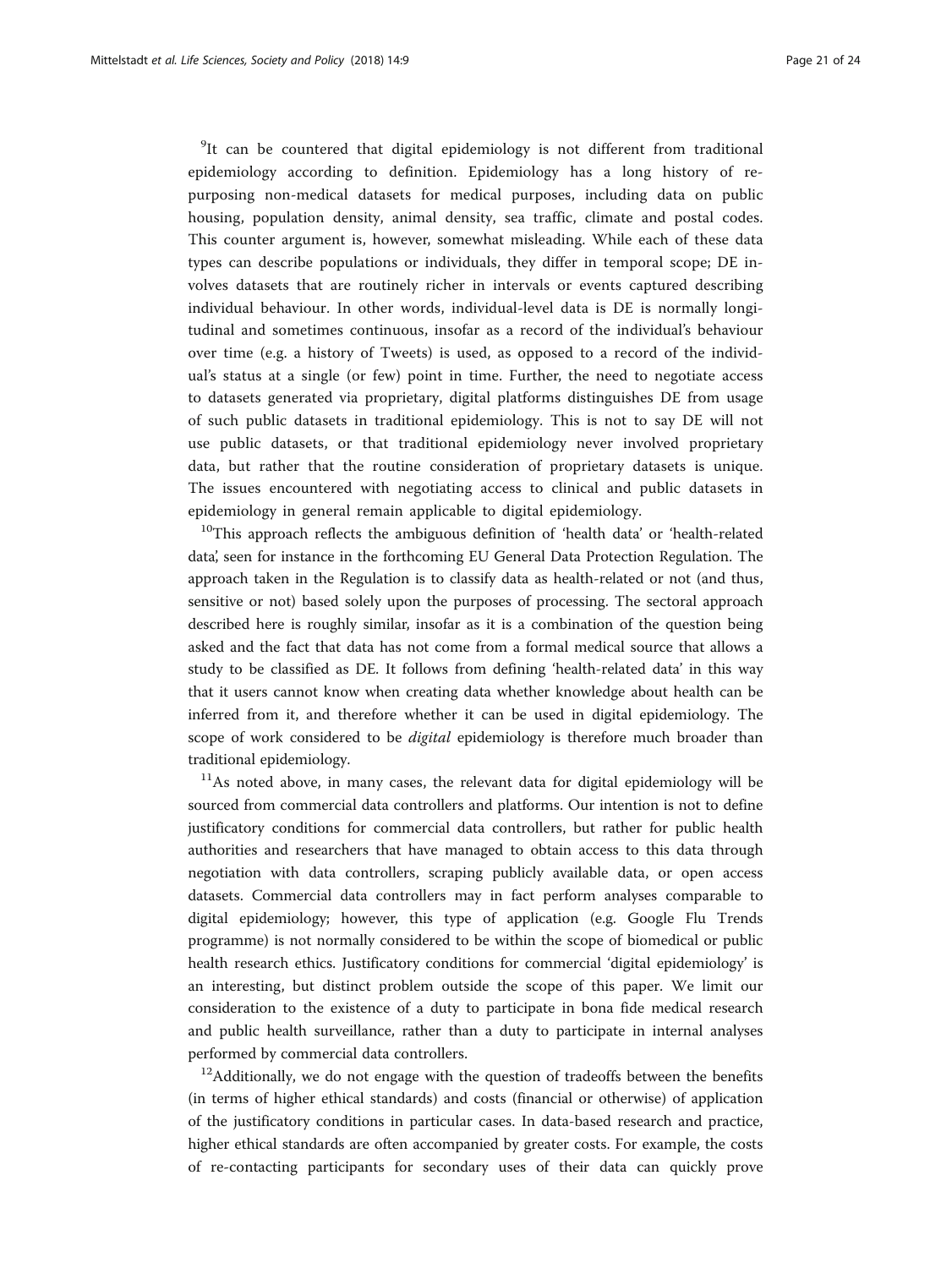<span id="page-22-0"></span>prohibitive in large datasets containing data from thousands or millions of individuals. Determining when such costs are appropriate, and an appropriate balance between protecting individuals' interests and the costs on data controllers of doing so, must similarly be determined in assessment of particular cases of digital epidemiology.

<sup>13</sup>However, we recognise that digital epidemiology researchers create significant value through their analysis of new, personal non-medical data types; their interests in protecting and applying the knowledge generated must also be protected (Chadwick and Berg 2001).

 $14$ This type of social contract should not be confused with data controllers acting as a proxy to fulfil the data subject's duty to share; large volumes of data would normally be shared with researchers by third party data controllers, not individual data subjects.

#### Acknowledgements

The authors would like to acknowledge the valuable and insightful feedback from the anonymous reviewers at Life Sciences, Society and Policy, from which the manuscript greatly benefitted.

#### Funding

No funding was received for this study.

#### Availability of data and materials

The findings reported did not involve analysis of any raw data or comparable research materials which would need to be made available upon request.

#### Authors' contribution

All authors were equally involved in designing the structure and content of the article. BM led the drafting process, with substantial drafting and critical revisions performed by JB, LE, BP and EV, in particular drafting of the conditions and cases. All authors read and approved the final manuscript.

#### Ethics approval and consent to participate

This paper does not report results of any research involving human subjects, human material, or human data. As such, ethics clearance was not sought nor required.

#### Consent for publication

The paper does not report results of research involving human subjects, human material, or human data. As such, no details, images, or videos related to individual participants are reported.

#### Competing interest

The authors declare that they have no competing interests.

#### Publisher's Note

Springer Nature remains neutral with regard to jurisdictional claims in published maps and institutional affiliations.

#### Author details

<sup>1</sup> Oxford Internet Institute, University of Oxford, 1 St. Giles, Oxford OX1 3JS, UK. <sup>2</sup>Robert Koch Institute, Berlin, Germany.<br><sup>3</sup>University of Edinburgh, Edinburgh, UK. <sup>4</sup>University of Vienna Nienna Austria. <sup>5</sup>King's <sup>3</sup>University of Edinburgh, Edinburgh, UK. <sup>4</sup>University of Vienna, Vienna, Austria. <sup>5</sup>King's College London, London, UK<br><sup>6</sup>Universityt Zurich, Zurich, Switzerland Universitat Zurich, Zurich, Switzerland.

#### Received: 21 February 2017 Accepted: 10 April 2018 Published online: 09 May 2018

#### References

Bayer R, Fairchild AL. Surveillance and Privacy. Science. 2000:290(5498):1898–99.

- Bovi AM. Use of health-related online sites. The American Journal of Bioethics : AJOB. 2003;3(3):W-IF3.
- Bronner A, Hénaux V, Fortané N, Hendrikx P, Calavas D. Why do farmers and veterinarians not report all bovine abortions, as requested by the clinical brucellosis surveillance system in France? BMC Vet Res. 2014;10(1):93. [https://doi.org/10.1186/1746-6148-10-93.](https://doi.org/10.1186/1746-6148-10-93)
- Brownstein JS, Freifeld CC, Madoff LC. Digital disease detection harnessing the web for public health surveillance. N Engl J Med. 2009;360(21):2153–7. <https://doi.org/10.1056/NEJMp0900702>.
- Chadwick R, Berg K. Solidarity and equity: new ethical frameworks for genetic databases. Nat Rev Genet. 2001;2(4):318–21. <https://doi.org/10.1038/35066094>.
- Childress JF, Faden RR, Gaare RD, Gostin LO, Kahn J, Bonnie RJ, Kass NE, Mastroianni AC, Moreno JD, Nieburg P. Public health ethics: mapping the terrain. The Journal of Law, Medicine & Ethics. 2002;30(2):170–8. [https://doi.org/10.1111/](https://doi.org/10.1111/j.1748-720X.2002.tb00384.x) [j.1748-720X.2002.tb00384.x](https://doi.org/10.1111/j.1748-720X.2002.tb00384.x).
- Chalmers D, Nicol D, Kaye J, Jessica Bell AV, Campbell CWL, Ho KK, et al. Has the biobank bubble burst? Withstanding the challenges for sustainable biobanking in the digital era. BMC Medical Ethics. 2016;17:39. [https://doi.org/10.](https://doi.org/10.1186/s12910-016-0124-2) [1186/s12910-016-0124-2.](https://doi.org/10.1186/s12910-016-0124-2)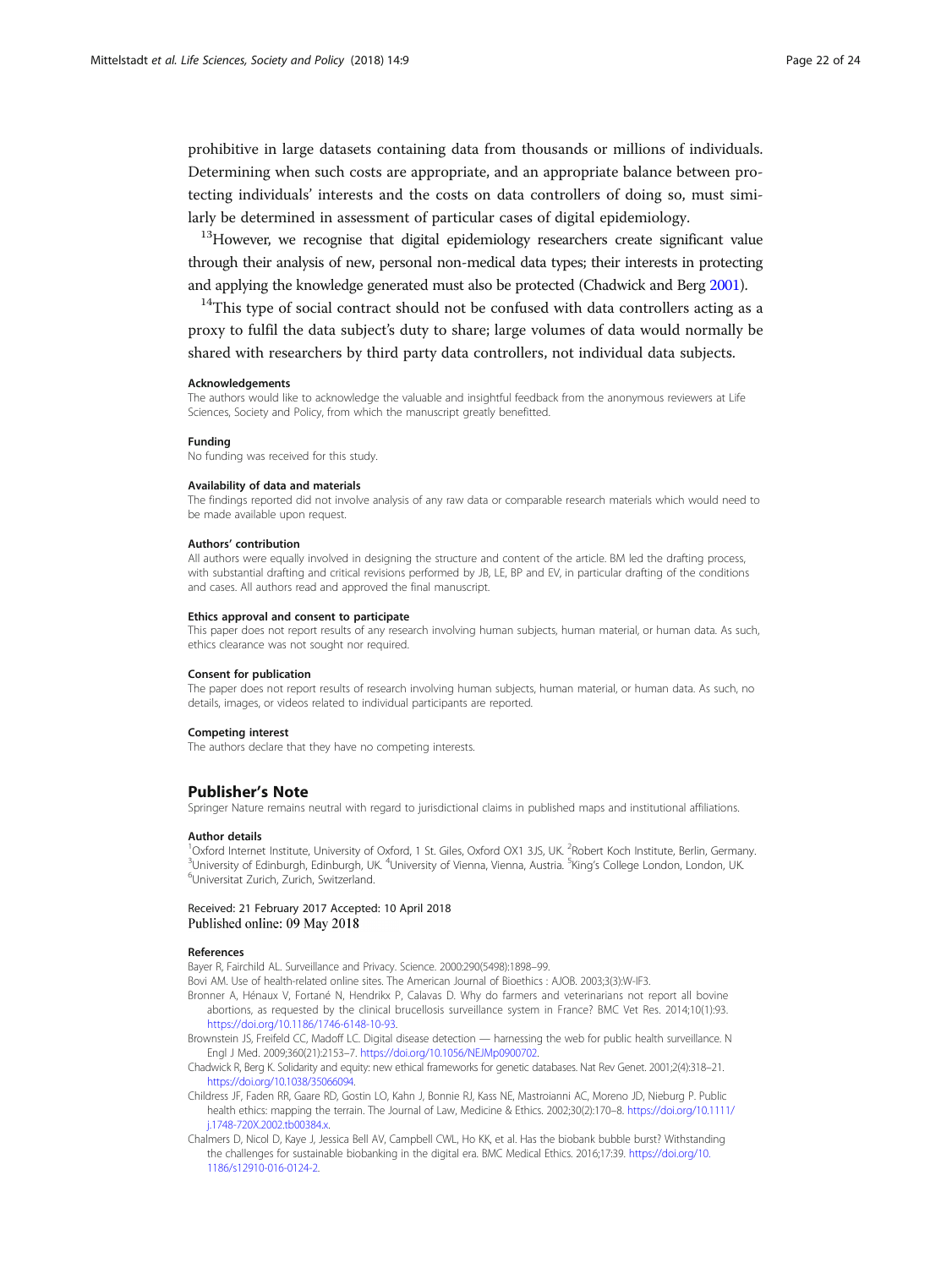<span id="page-23-0"></span>Coeckelbergh Mark, (2013) E-care as craftsmanship: virtuous work, skilled engagement, and information technology in health care. Medicine, Health Care and Philosophy 16 (4):807–816.

- Evans BJ. Barbarians at the gate: consumer-driven health data commons and the transformation of citizen science. Am J Law Med. 2016;42(4) in press - will be updated in the next round
- Eysenbach G. Medicine 2.0: social networking, collaboration, participation, Apomediation, and openness. J Med Internet Res. 2008;10 <https://doi.org/10.2196/jmir.1030>.
- Eysenbach G. Infodemiology and Infoveillance: framework for an emerging set of public health informatics methods to analyze search, communication and publication behavior on the internet. J Med Internet Res. 2009;11(1):e11. [https://doi.org/10.2196/jmir.1157.](https://doi.org/10.2196/jmir.1157)

Fee E, Parry M. Jonathan Mann, HIV/AIDS, and human rights. J Public Health Policy. 2008;29(1):54–71.

- Floridi L. Group privacy: a Defence and an interpretation. In: Group Privacy: New Challenges of Data Technologies. Vol. forthcoming. Philosophical studies. New York: Springer; 2016.
- Fox J. Case study of alopecia Universalis and web-based news groups. British Journal of Nursing (Mark Allen Publishing). 2003;12(9):550–8.
- General Medical Council. 2008. 'Consent Guidance'. 2008. [http://www.gmc-uk.org/guidance/ethical\\_guidance/consent\\_](http://www.gmc-uk.org/guidance/ethical_guidance/consent_guidance_index.asp) [guidance\\_index.asp](http://www.gmc-uk.org/guidance/ethical_guidance/consent_guidance_index.asp).
- Gostin LO, Sapsin JW, Teret SP, Burris S, Mair JS, Hodge JG Jr, Vernick JS. The Model State Emergency Health Powers Act. JAMA. 2002;288(5):622.

HealthMap. About | HealthMap. 2016. <http://www.healthmap.org/site/about>.

Hildebrandt M. The Dawn of a critical transparency right for the profiling era. In: Enlightenment D, editor. Yearbook 2012. Amsterdam: IOS Press; 2012. p. 41–56.

Jones, Peter. 2016. 'Group Rights'. In The Stanford Encyclopedia of Philosophy, Summer 2016 Edition (forthcoming). [http://plato.stanford.edu/archives/sum2016/entries/rights-group/.](http://plato.stanford.edu/archives/sum2016/entries/rights-group/)

- Kaplan B. Selling health data: De-identification, privacy, and speech. Camb Q Healthc Ethics. 2014; Forthcoming. [http://](http://papers.ssrn.com/sol3/papers.cfm?abstract_id=2509985) [papers.ssrn.com/sol3/papers.cfm?abstract\\_id=2509985](http://papers.ssrn.com/sol3/papers.cfm?abstract_id=2509985)
- Laurie, Graeme, Kerina H. Jones, Leslie Stevens, and Christine Dobbs. 2014. 'A review of evidence relating to harm resulting from uses of health and biomedical data'. Nuffield Council on Bioethics. [http://nuffieldbioethics.org/wp](http://nuffieldbioethics.org/wp-content/uploads/FINAL-Report-on-Harms-Arising-from-Use-of-Health-and-Biomedical-Data-30-JUNE-2014.pdf)[content/uploads/FINAL-Report-on-Harms-Arising-from-Use-of-Health-and-Biomedical-Data-30-JUNE-2014.pdf.](http://nuffieldbioethics.org/wp-content/uploads/FINAL-Report-on-Harms-Arising-from-Use-of-Health-and-Biomedical-Data-30-JUNE-2014.pdf)
- Lazer D, Kennedy R, King G, Vespignani A. (2014) The Parable of Google Flu: Traps in Big Data Analysis. Science 343 (6176):1203–1205.
- Lee LM, Heilig CM, White A. Ethical justification for conducting public health surveillance without patient consent. Am J Public Health. 2012;102(1):38–44. <https://doi.org/10.2105/AJPH.2011.300297>.
- Lupton D. Quantifying the body: monitoring and measuring health in the age of mHealth technologies. Critical Public Health. 2013;23(4):393–403. [https://doi.org/10.1080/09581596.2013.794931.](https://doi.org/10.1080/09581596.2013.794931)
- Markham A, Buchanan E, AoIR Ethics Working Committee, and others. Ethical decision-making and internet research: version 2. 0. Association of Internet Researchers. 2012; <http://www.uwstout.edu/ethicscenter/upload/aoirethicsprintablecopy.pdf>
- McKee R. Ethical issues in using social Media for Health and Health Care Research. Health Policy. 2013;110(2–3):298–301. [https://doi.org/10.1016/j.healthpol.2013.02.006.](https://doi.org/10.1016/j.healthpol.2013.02.006)

Metcalf, Jacob. 2017. "The study has been approved by the IRB": Gayface AI, research hype and the pervasive data ethics gap. Medium (30 November). [https://medium.com/pervade-team/the-study-has-been-approved-by-the-irb](https://medium.com/pervade-team/the-study-has-been-approved-by-the-irb-gayface-ai-research-hype-and-the-pervasive-data-ethics-ed76171b882c)[gayface-ai-research-hype-and-the-pervasive-data-ethics-ed76171b882c](https://medium.com/pervade-team/the-study-has-been-approved-by-the-irb-gayface-ai-research-hype-and-the-pervasive-data-ethics-ed76171b882c) (accessed 12 Feb 2018).

Metcalf J, Keller EF, boyd d. Perspectives on Big Data, Ethics, and Society. Council for big Data. In: Ethics and society; 2017. <http://bdes.datasociety.net/council-output/perspectives-on-big-data-ethics-and-society/>.

Mittelstadt B. From individual to group privacy in big data analytics: Philosophy & Technology. 2017;30(4):475–94.

Mittelstadt B, Floridi L. The ethics of big data: current and foreseeable issues in biomedical contexts. Sci Eng Ethics. 2016;22(2):303–41. [https://doi.org/10.1007/s11948-015-9652-2.](https://doi.org/10.1007/s11948-015-9652-2)

Mittelstadt B, Ben Fairweather N, Shaw M, McBride N. The ethical implications of personal health monitoring. International Journal of Technoethics. 2014;5(2):37–60.

Mittelstadt B, Allo P, Taddeo M, Wachter S, Floridi L. The ethics of algorithms: mapping the debate. Big Data & Society. 2016;3(2):2053951716679679. [https://doi.org/10.1177/2053951716679679.](https://doi.org/10.1177/2053951716679679)

Mordini E. Internet-based intelligence in public health emergencies: early detection and response in disease outbreak crises, vol. 105: Ios Press; 2013.

Ness RB, Andrews EB, Jr JAG, Newman AB, Soskolne CL, Stürmer T, Wartenberg DE, Weiss SH. The future of epidemiology. Acad Med. 2009;84(11):1631–7.

Ohm P. Broken promises of privacy: responding to the surprising failure of anonymization. UCLA Law Review. 2010;57:1701.

Pasluosta CF, Gassner H, Winkler J, Klucken J, Eskofier BM. An emerging era in the Management of Parkinson's disease: wearable technologies and the internet of things. IEEE Journal of Biomedical and Health Informatics. 2015;19(6): 1873–81. <https://doi.org/10.1109/JBHI.2015.2461555>.

PERVADE Project. 2017. Pervasive Data Ethics for Computational Research. <https://pervade.umd.edu> (accessed 12 Feb 2018). Pellegrino ED, Thomasma DC. The virtues in medical practice. New York: Oxford University Press; 1993.

Perrin, A, Duggan M. Americans' Internet Access: 2000–2015. Pew Research Centre. 2015. http://www.pewinternet.org/ 2015/06/26/americans-internet-access-2000-2015/.

Prainsack B. Personalized Medicine: Empowered Patients in the 21st Century? New York City: New York University Press; 2017.

Prainsack B, Buyx A. A solidarity-based approach to the governance of biobanks. Medical Law Review. 2013;21(1):71–91. Prainsack B, Buyx A. Thinking ethical and regulatory frameworks in medicine from the perspective of solidarity on both sides of the Atlantic. Theoretical Medicine & Bioethics. 2016;37(6):489–501.

Salathé M, Linus Bengtsson TJ, Bodnar DD, Brewer JS, Brownstein CB, Campbell EM, et al. Digital Epidemiology. PLoS Comput Biol. 2012;8(7):e1002616. <https://doi.org/10.1371/journal.pcbi.1002616>.

Schaefer GO, Emanuel EJ, Wertheimer A. The obligation to participate in biomedical research. JAMA : The Journal of the American Medical Association. 2009;302(1):67–72. [https://doi.org/10.1001/jama.2009.931.](https://doi.org/10.1001/jama.2009.931)

Sickweather. Sickweather - Sickness Forecasting & Mapping. 2016. [http://www.sickweather.com/how/.](http://www.sickweather.com/how/)